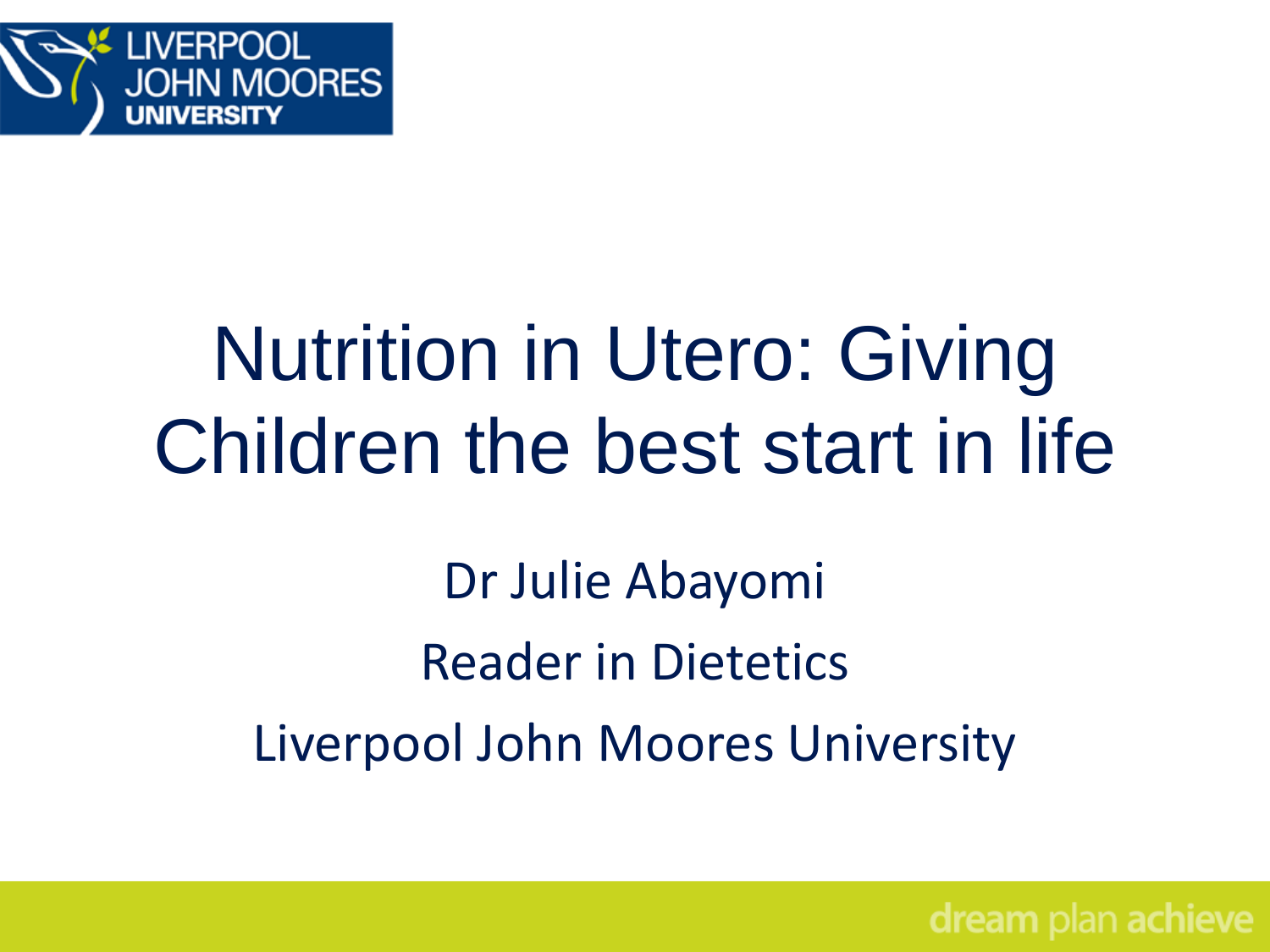

### Good nutrition in the 1<sup>st</sup> 1000 days

- Between conception & a child's 2nd birthday
	- has more influence on a child's future than any other time in their life.
- This includes:
	- Pre-conception
	- **Pregnancy**
	- Breast feeding
	- Weaning

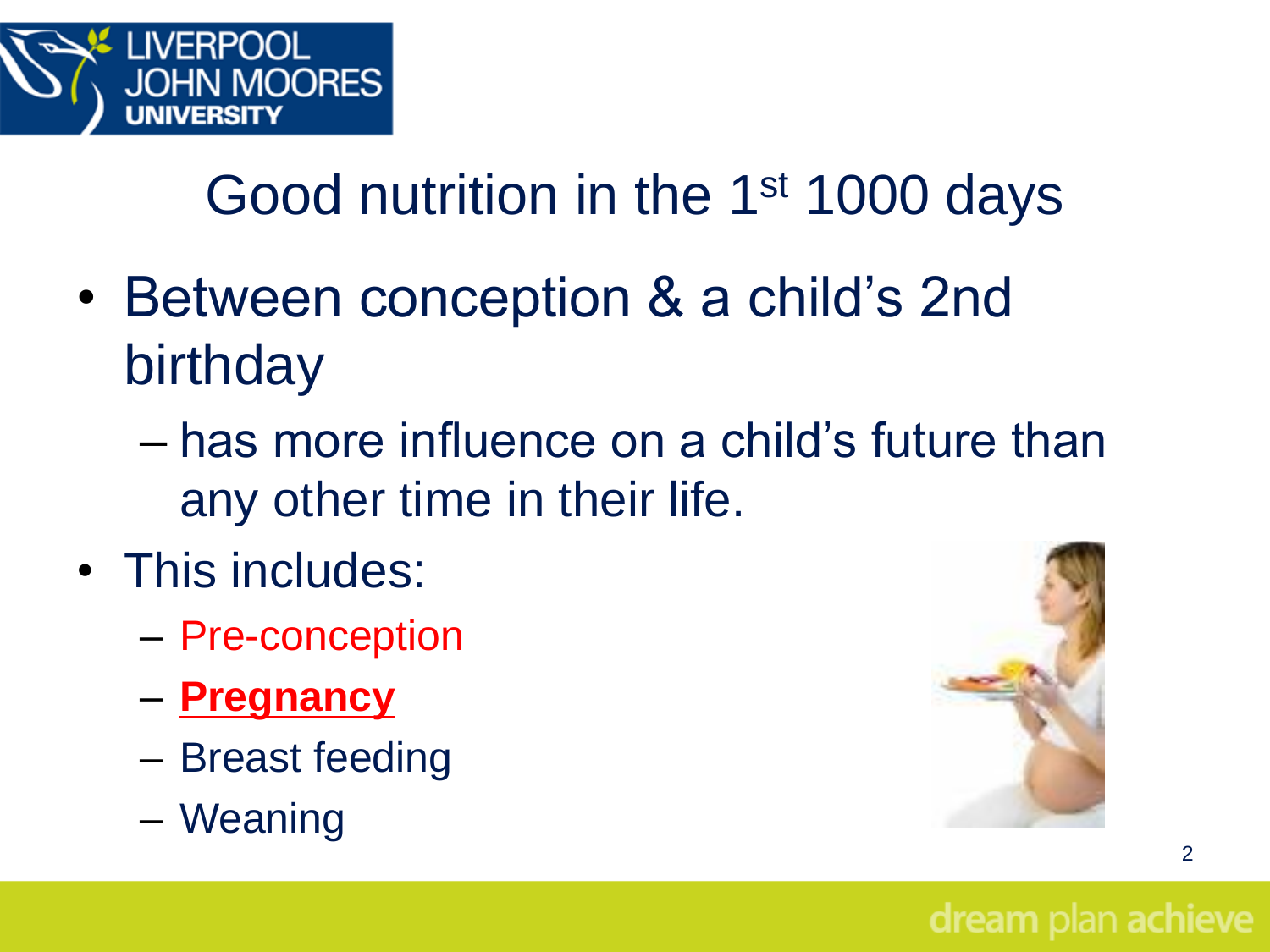

### Consequences of poor maternal nutrition

- Low birth weight
	- Short term health, risks such as
	- hearing/visual impairment
	- Delays in neural development
- Preterm birth
	- Micronutrient deficiencies
- Long term risks
	- Non communicable disease as adults
		- Barker 2008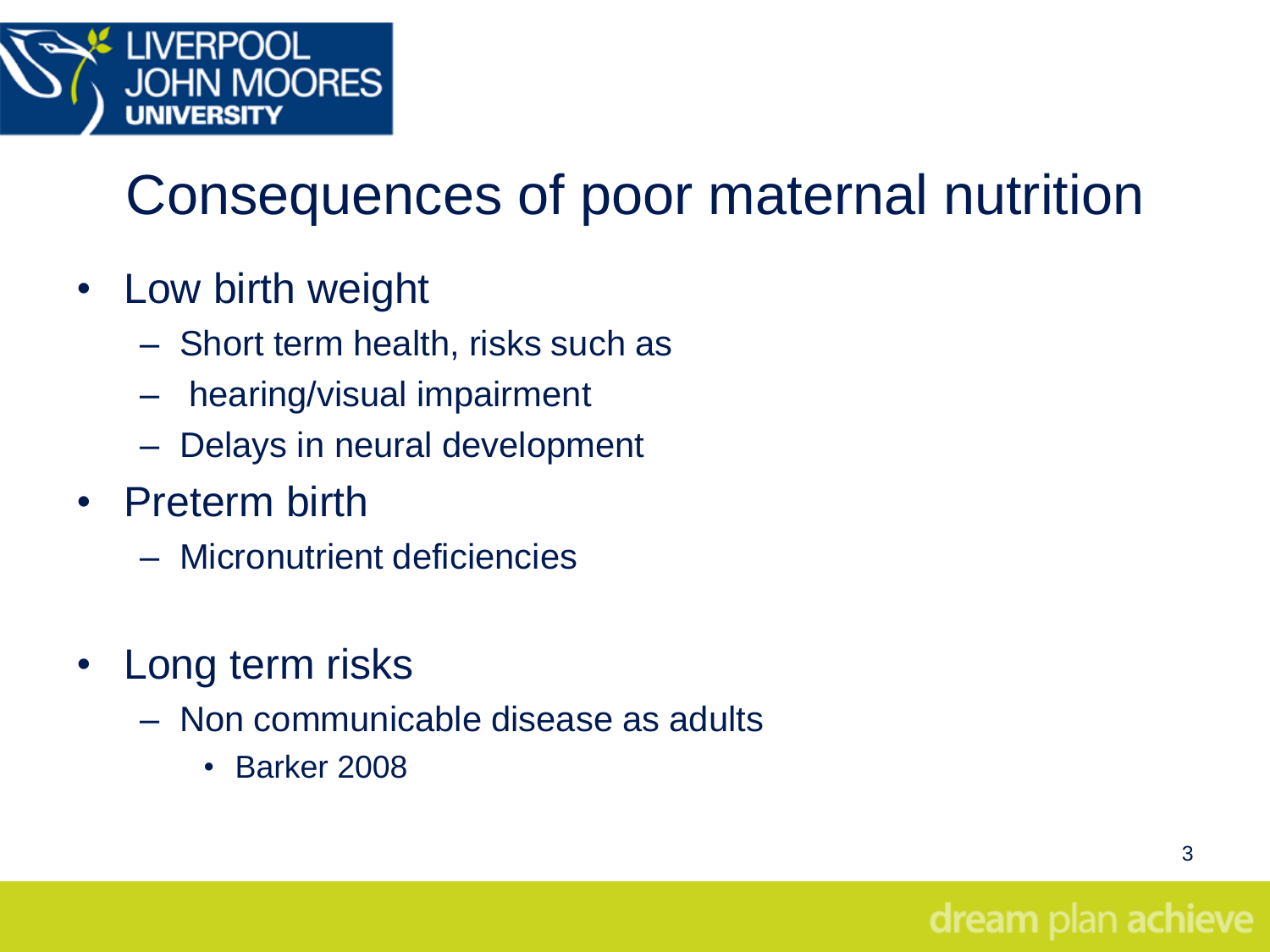

### Prevention of NCD

- The work of DJP Barker, in Southampton
	- Low birth weight infants
		- reflecting poor nutrition in utero
	- Low weight at 12 months
		- reflecting poor nutrition in early life
	- Found to have increased risk of obesity, type 2 diabetes, hypertension, & CVD as adults.
	- Gene expression may be permanently altered by nutrient environment in early life.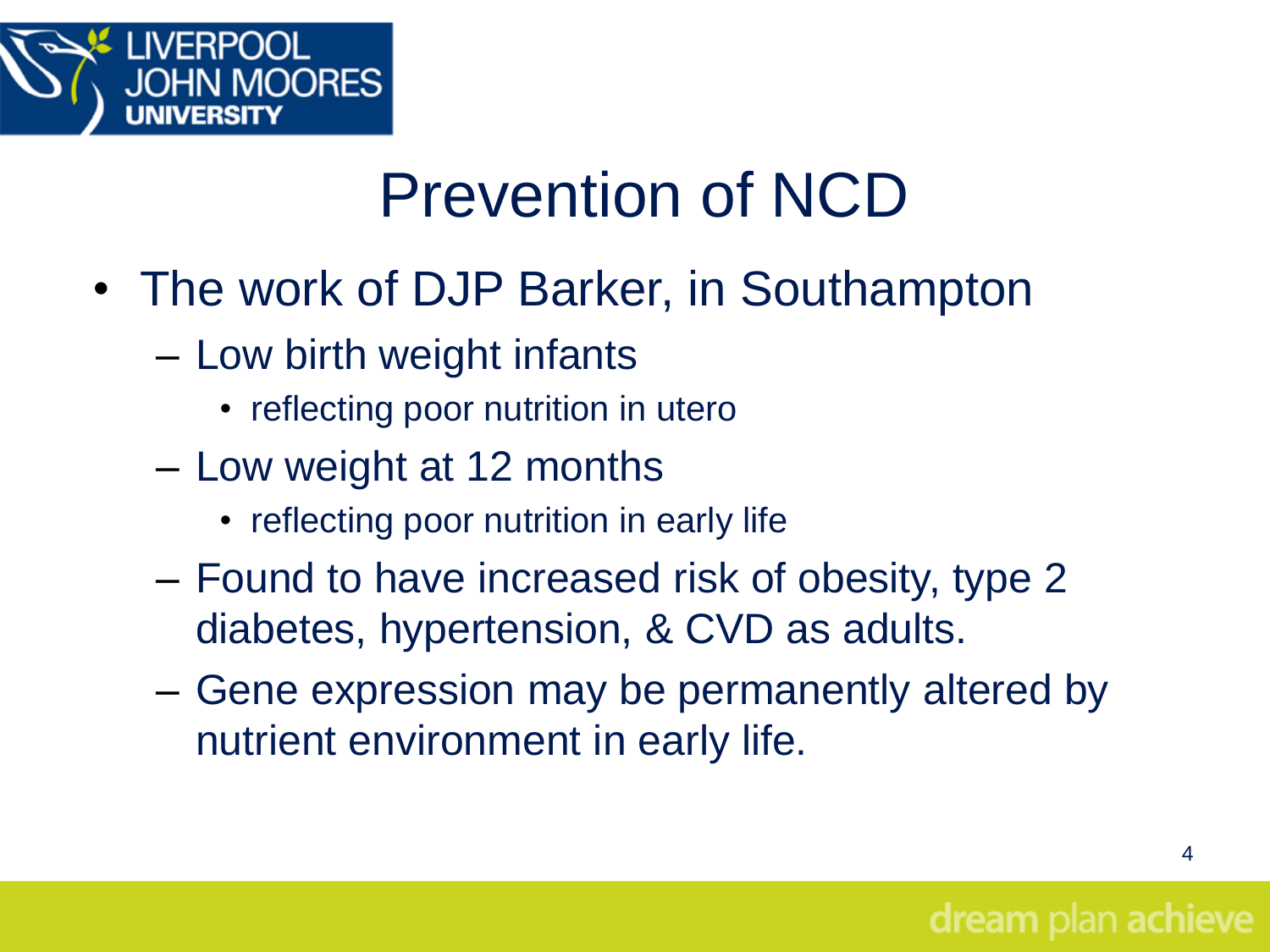

## Risk of childhood obesity

- Pregnant women with:
	- $-$  a high BMI ( $>$  30 kg/m<sup>2</sup>)
	- poorly nourished
	- or gain excessive weight during pregnancy
- $\cdot$   $\rightarrow$  Increased risk of obesity in offspring • WHO 2017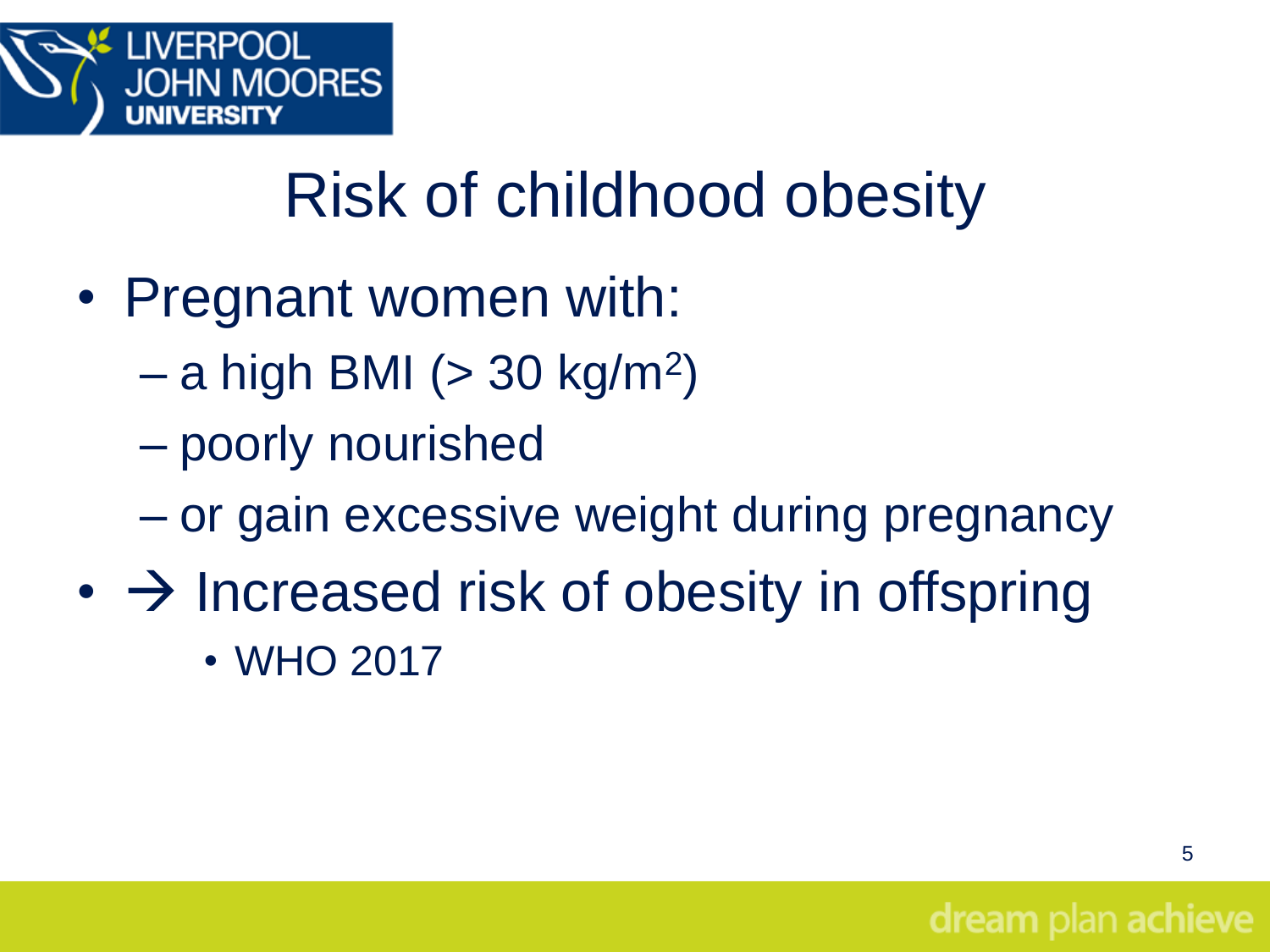

Healthy eating guidelines for pregnancy

- Pregnant women require slightly higher amounts of some nutrients:
	- Energy (+200 kcal in 3rd trimester only)
	- Protein
	- Vitamins A, B group & C
	- Folic acid
	- Vitamin D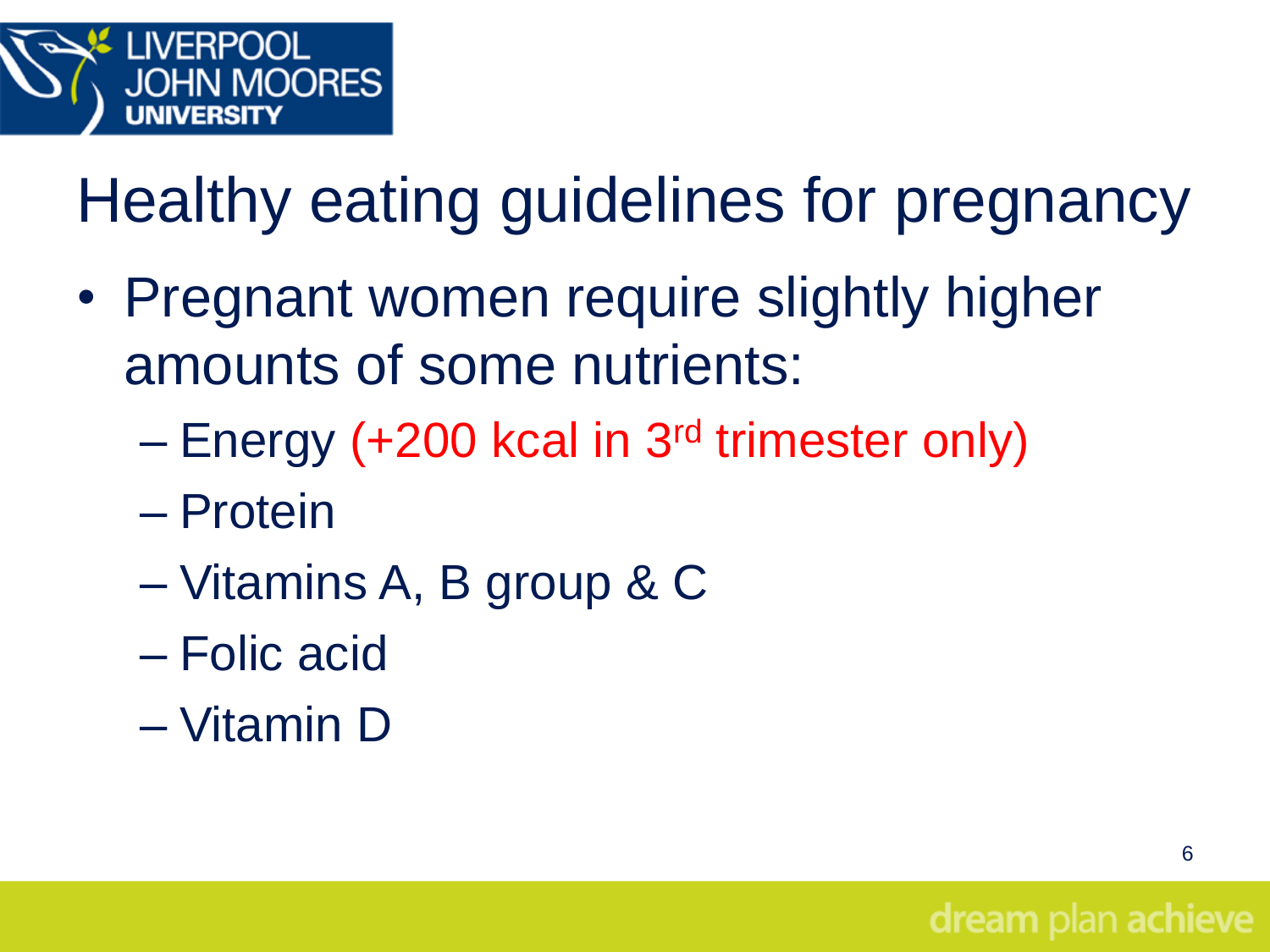

Healthy eating guidelines for pregnancy

- Pregnant women require slightly higher amounts of some nutrients:
	- Energy (+200 kcal in 3rd trimester only)
	- Protein
	- Vitamins A, B group & C
	- Folic acid
	- Vitamin D

Unlikely to be lacking in a normal balanced diet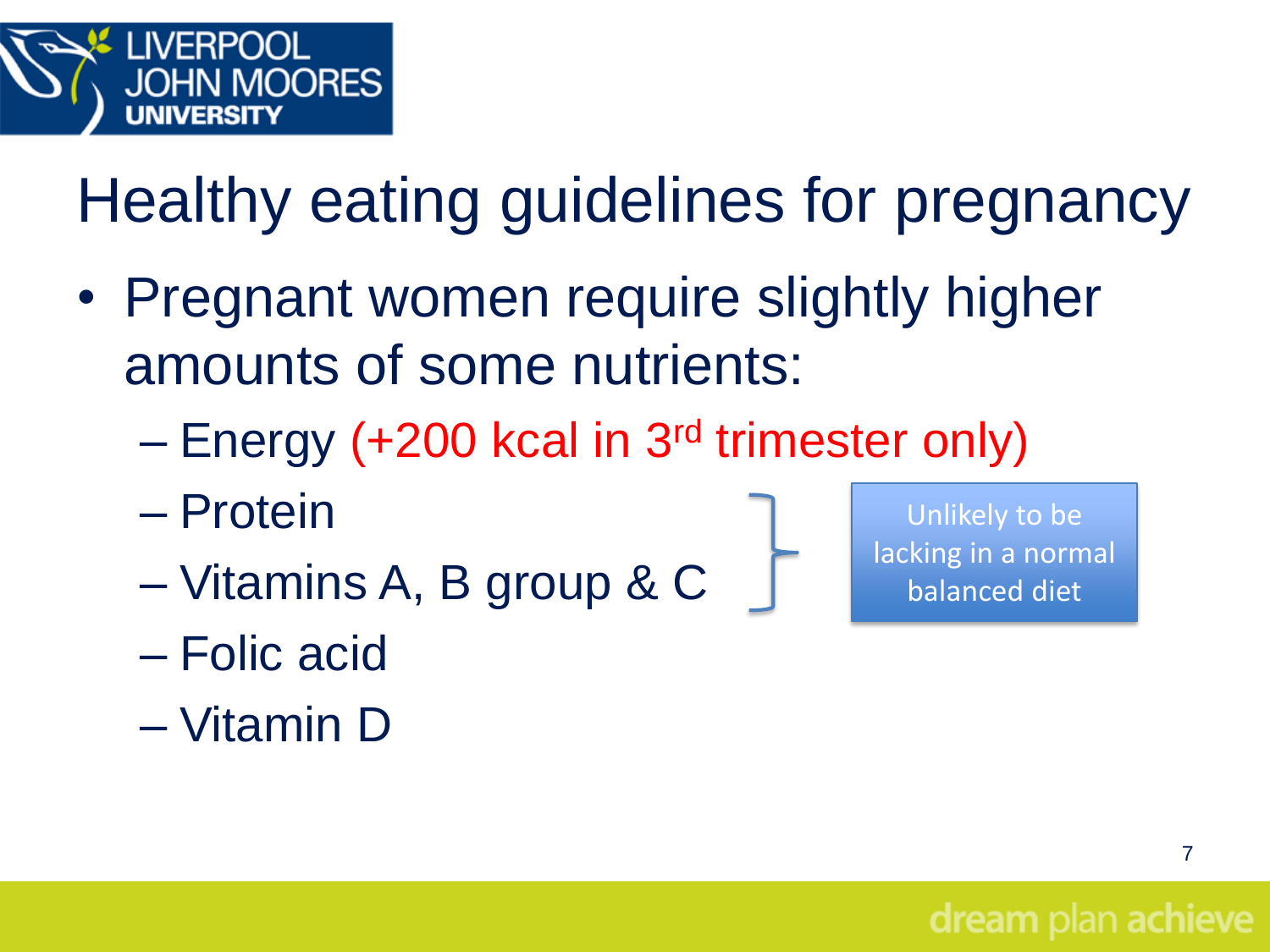

Healthy eating guidelines for pregnancy

- Pregnant women require slightly higher amounts of some nutrients:
	- Energy (+200 kcal in 3rd trimester only)
	- Protein
	- Vitamins A, B group & C
	- Folic acid
	- Vitamin D

Unlikely to be lacking in a normal balanced diet

Supplements of these are recommended: 400µg & 10µg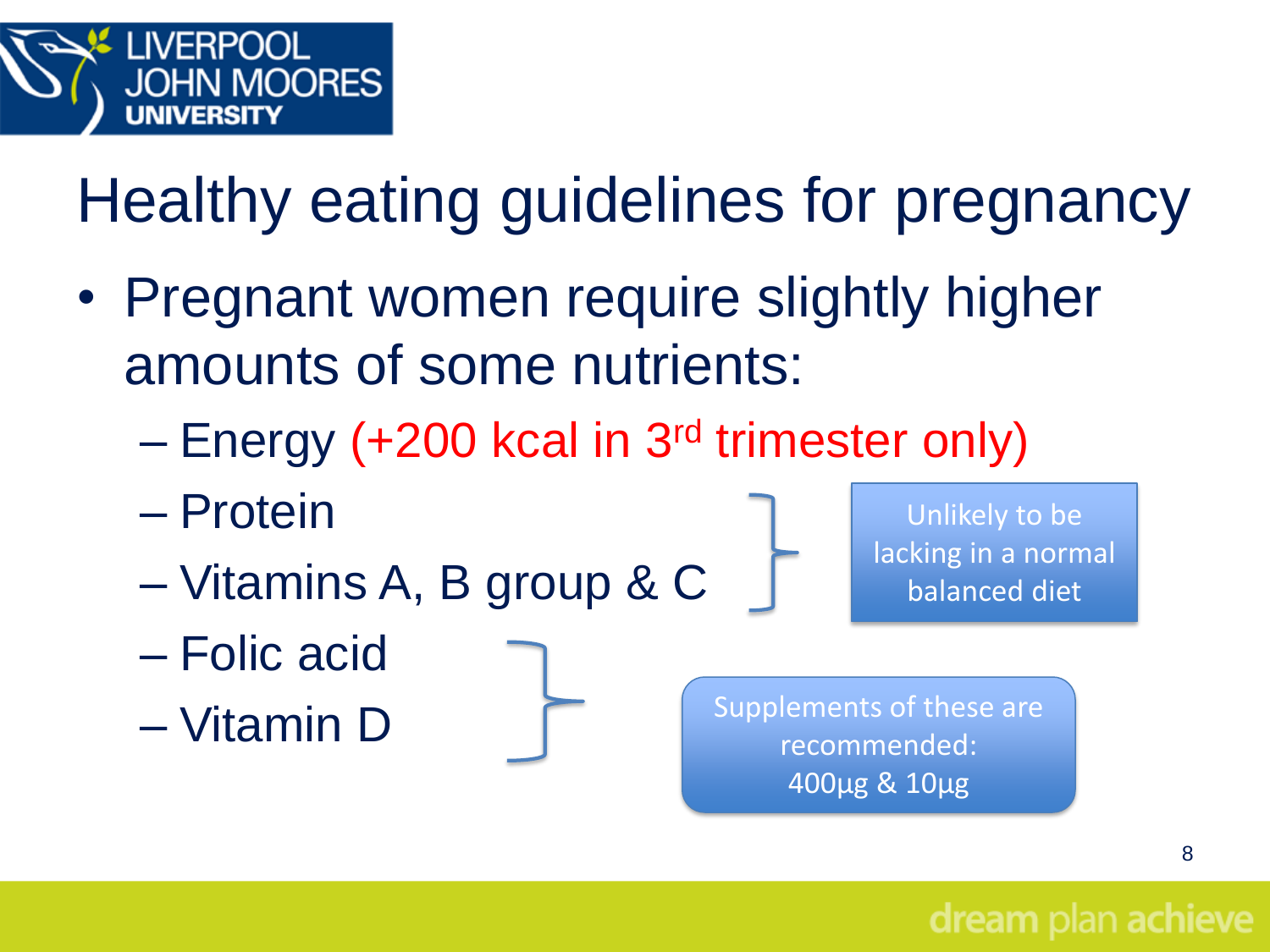

### Iron & Calcium

- No *additional* requirements for pregnancy – COMA 1991
- However, some women may have poor intake of these key nutrients regardless of pregnancy.
	- Strict vegetarians
	- Teenagers
	- Poor diet (low SES)
	- Refugees/asylum seekers
- Supplements may be required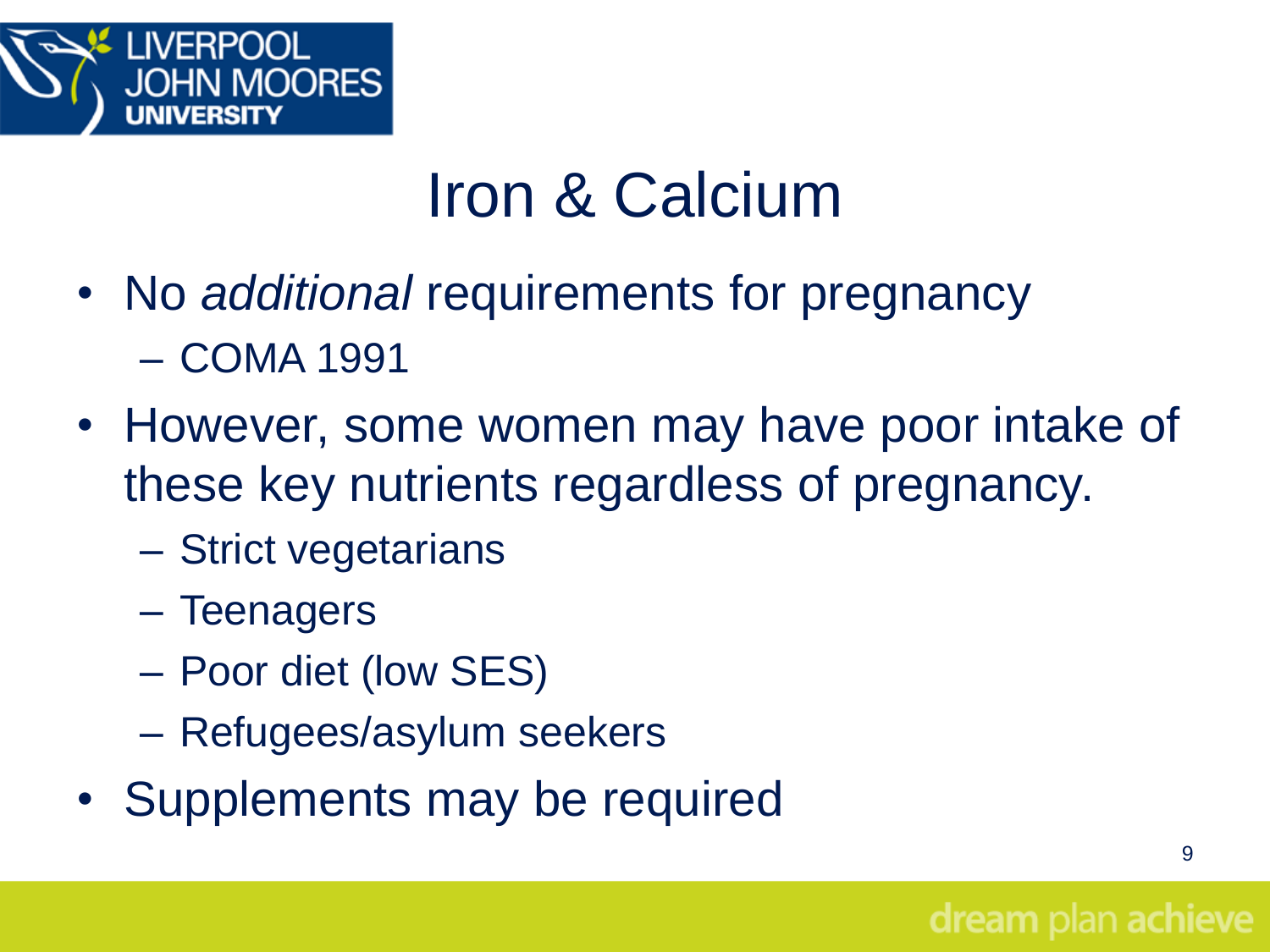

### Iodine in pregnancy

- WHO considers iodine deficiency to be "*the single most important preventable cause of brain damage*" worldwide
- Severe deficiency in pregnancy is known to result in cretinism and mental retardation
- Mild deficiency can affect IQ in offspring – Bath *et al.,* (2013)
- NDNS (2016) 40% of UK women (age 19-50) were deficient in iodine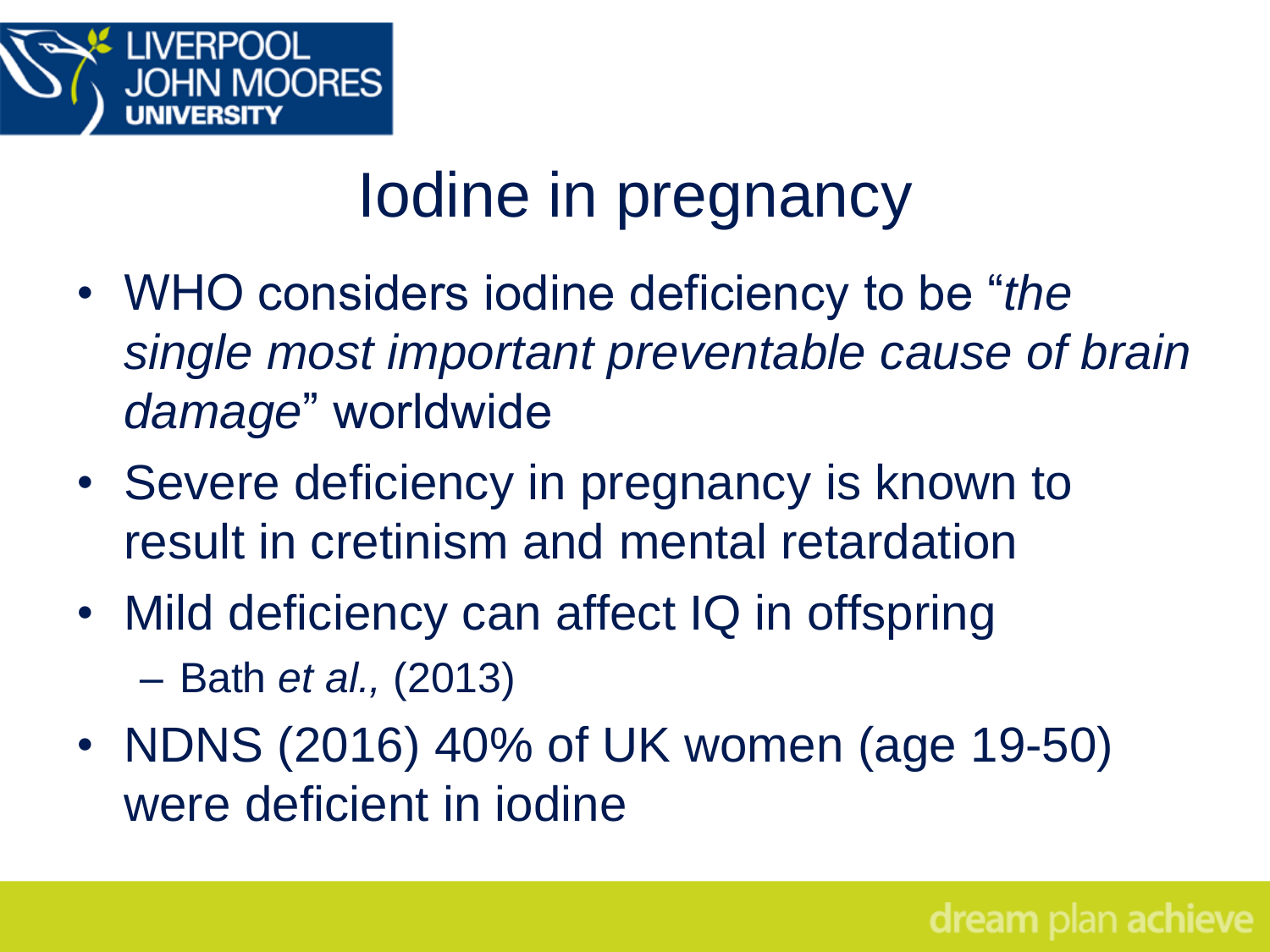

## Gestational weight gain (GWG)

- Currently there are no UK guidelines for healthy weight gain pregnancy
	- Often USA Institute of Medicine guidelines are referred to:
	- $-$  BMI 18.5 -25 kg/m<sup>2</sup> = 25-35 lb (11-16 kg)
	- $-$  BMI 25-30 kg/m<sup>2</sup> = 15-25 lb (6-11 kg)
	- $-$  BMI  $>$  30 kg/m<sup>2</sup> = 11-20 lb (5-9 kg)
		- IOM 2009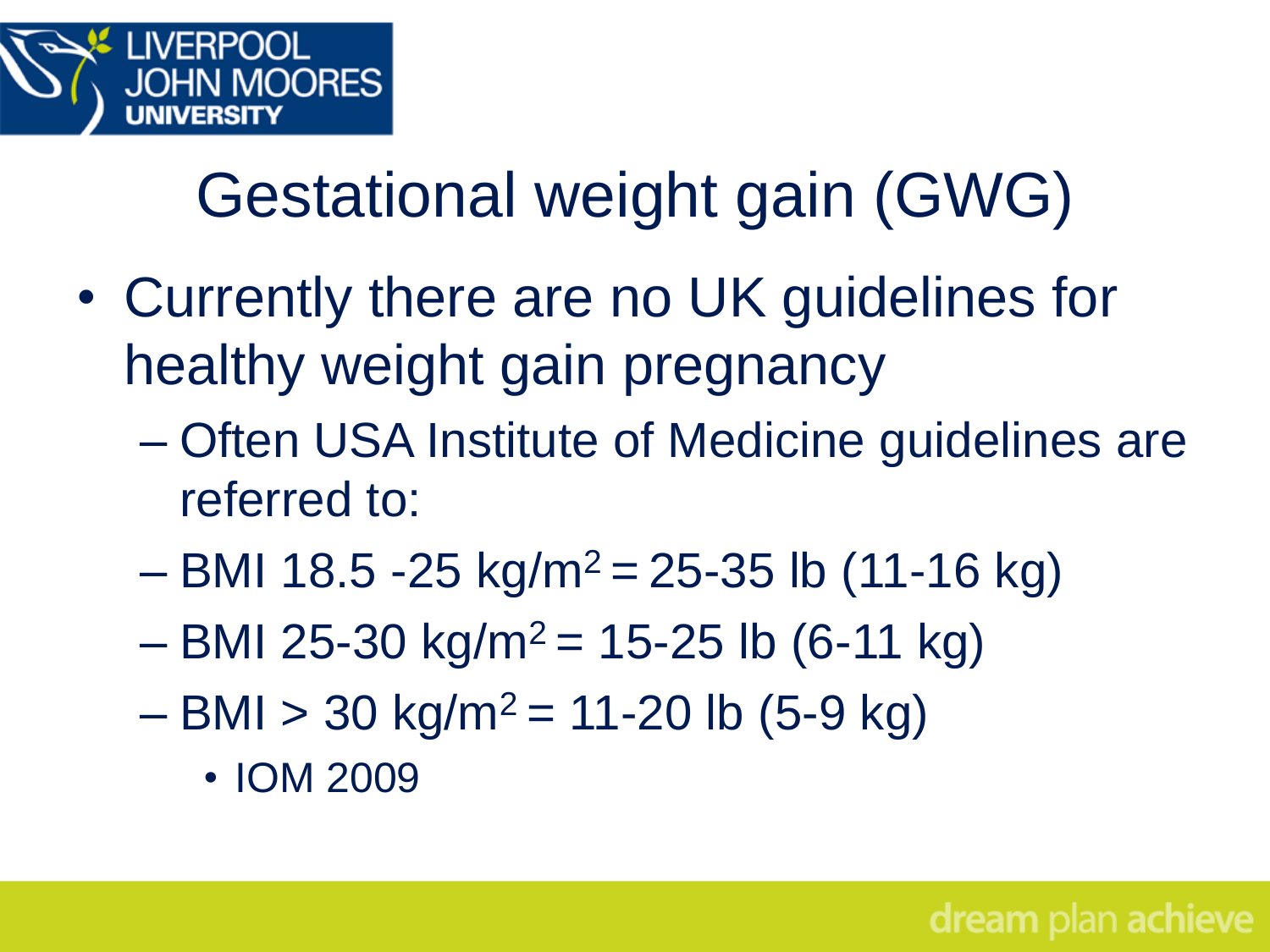

## Overweight & excessive GWG

- Associated with health risks for both mother & baby
	- Pre-eclampsia
	- Gestational/type 2 diabetes
	- Thromboembolism
	- C-section & post op complications
	- Macrosomia/Shoulder dystocia
	- Childhood obesity
- CEMACH 2007
	- 50% of all maternal deaths associated with obesity.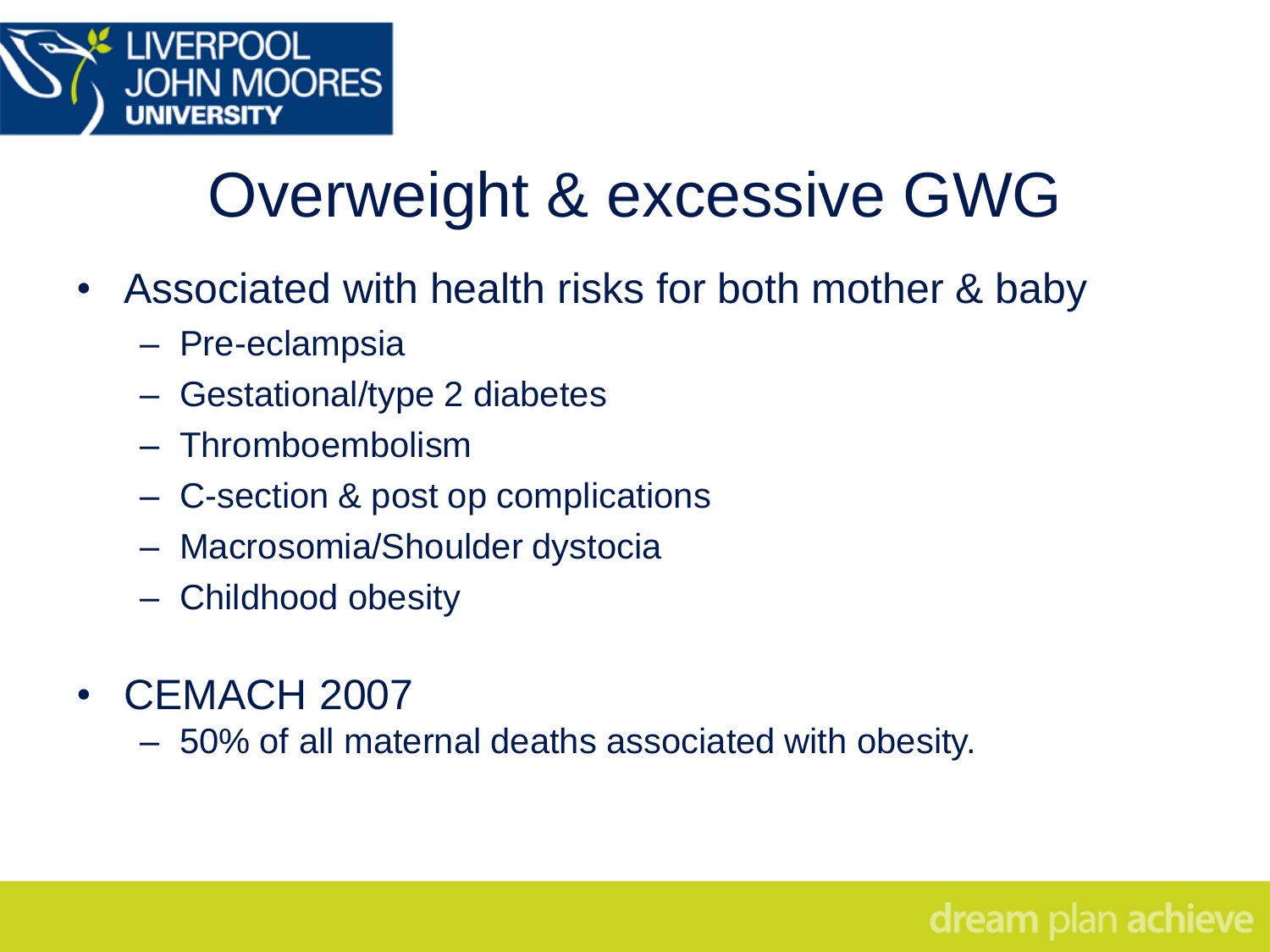

## Prevalence of Overweight in Pregnancy

- Liverpool (~ 8,000 deliveries per year)
	- $-26.7\%$  = overweight (BMI  $\geq 25$  kg/m<sup>2</sup>)
	- $-17.2\%$  = obese (BMI  $\geq 30$  kg/m<sup>2</sup>)
	- Highest BMI = **65.7kg/m<sup>2</sup>**
		- Abayomi *et al.,* 2009
- England
	- $-26\%$  = overweight & 21% = obese
		- Health and Social Care Information Centre, 2017.
- Every 1 in 1000 UK pregnancies BMI  $\geq$  50 kg/m<sup>2</sup> – NICE 2010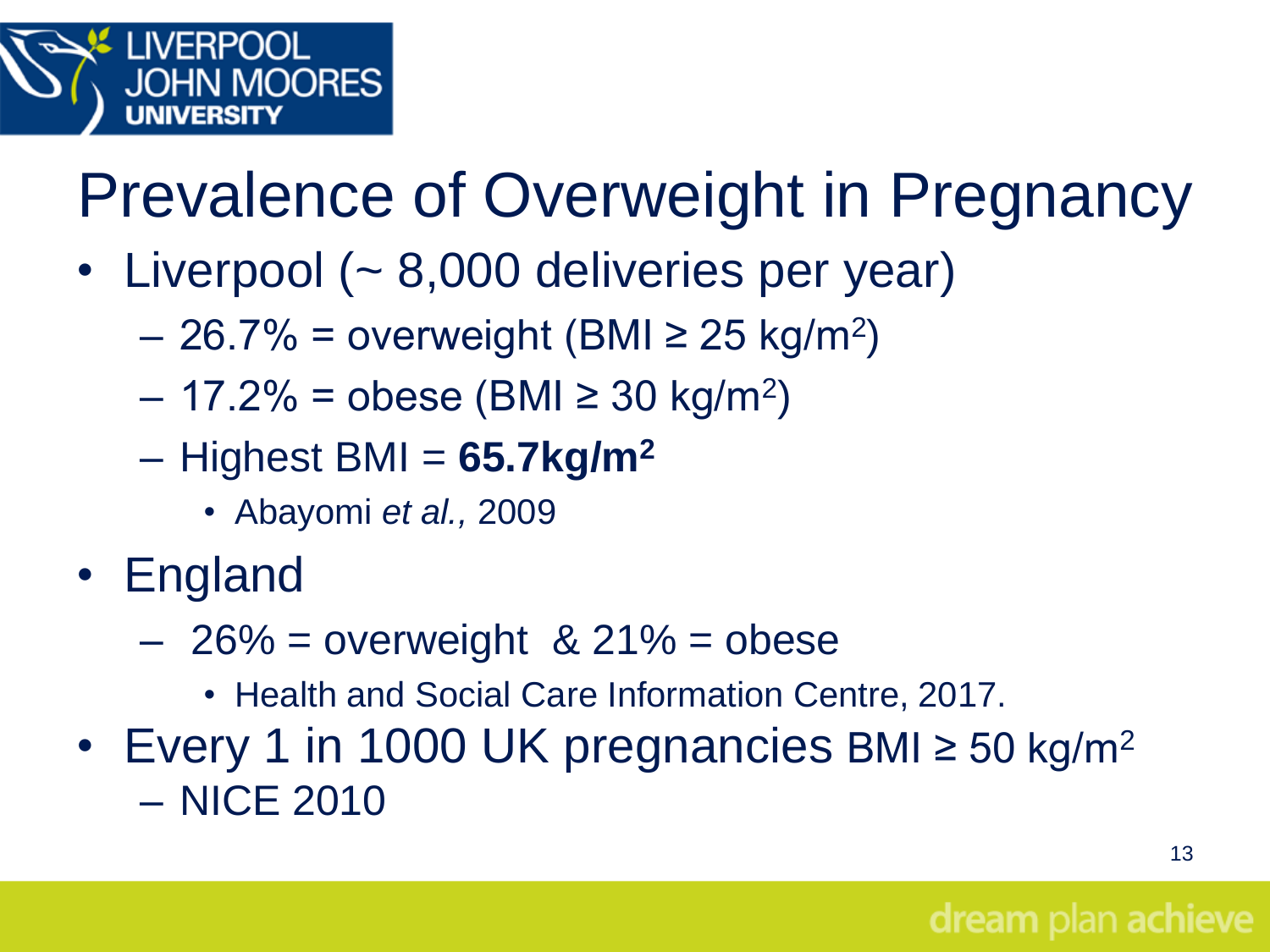

# Under Weight women in Liverpool

- In Liverpool
- 10% underweight (BMI < 20 kg/m<sup>2</sup>)
	- $-4\%$  (n=267) BMI < 18.5 kg/m<sup>2</sup>
	- $-$  Lowest BMI =14.3 kg/m<sup>2</sup>
		- Abayomi *et al.,* 2009



- Increased risk:
	- LBW/IUGR
	- Pre-term delivery
	- anaemia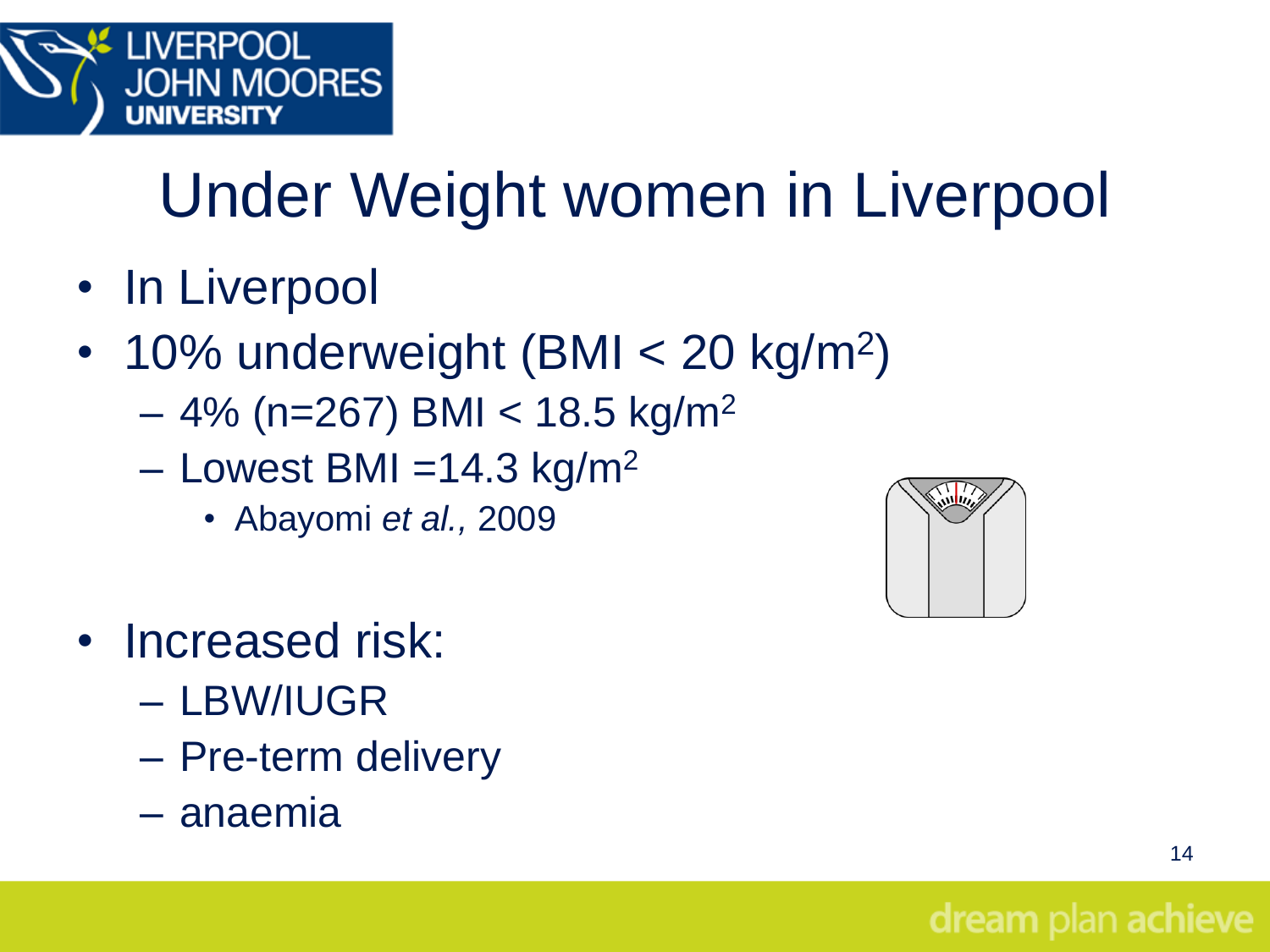

# Dual burden of malnutrition in pregnancy

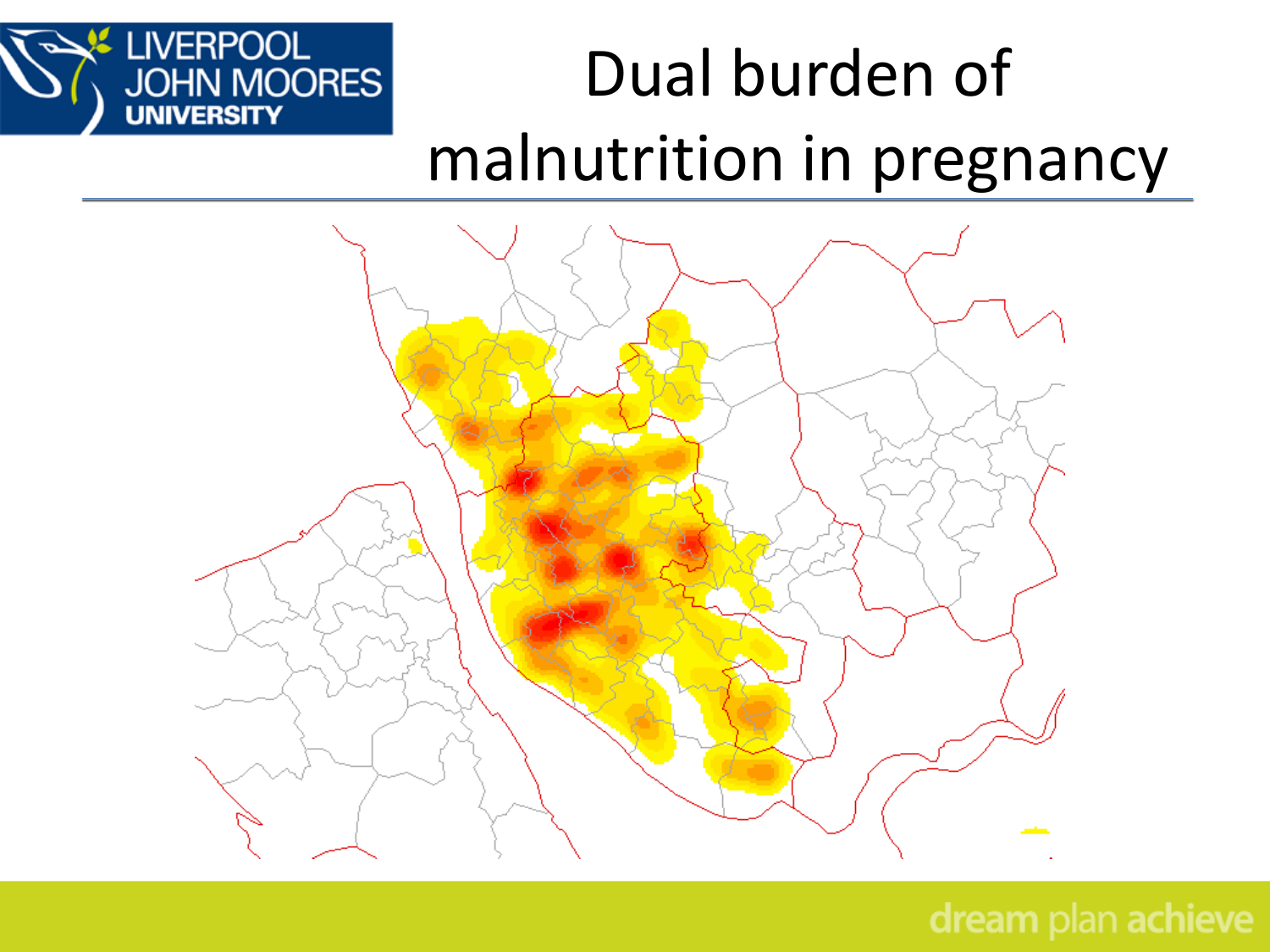

### All cases BMI > 30 kg/m<sup>2</sup> in pregnancy

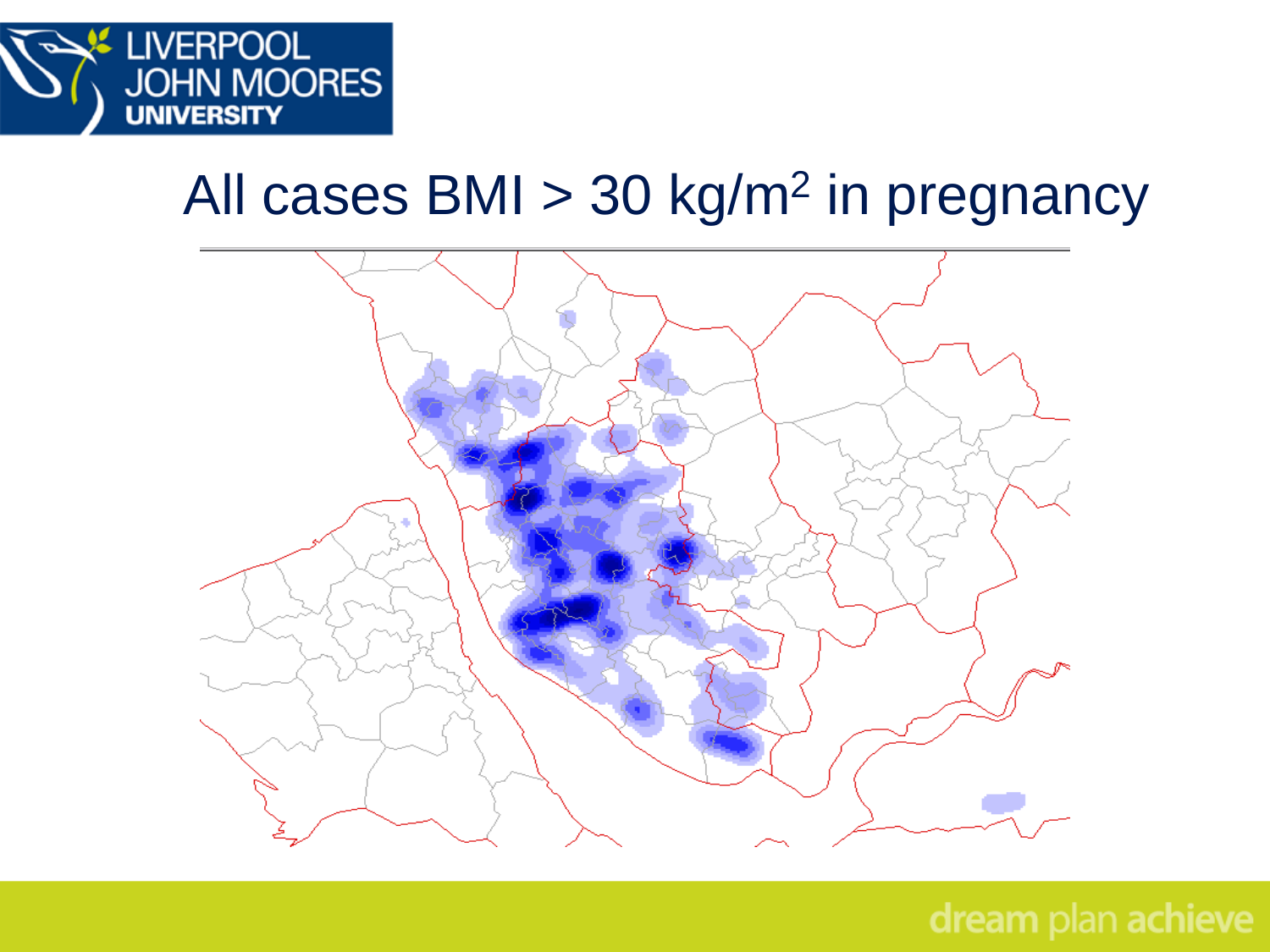

### 'Hotspots' of obesity (shown in black)

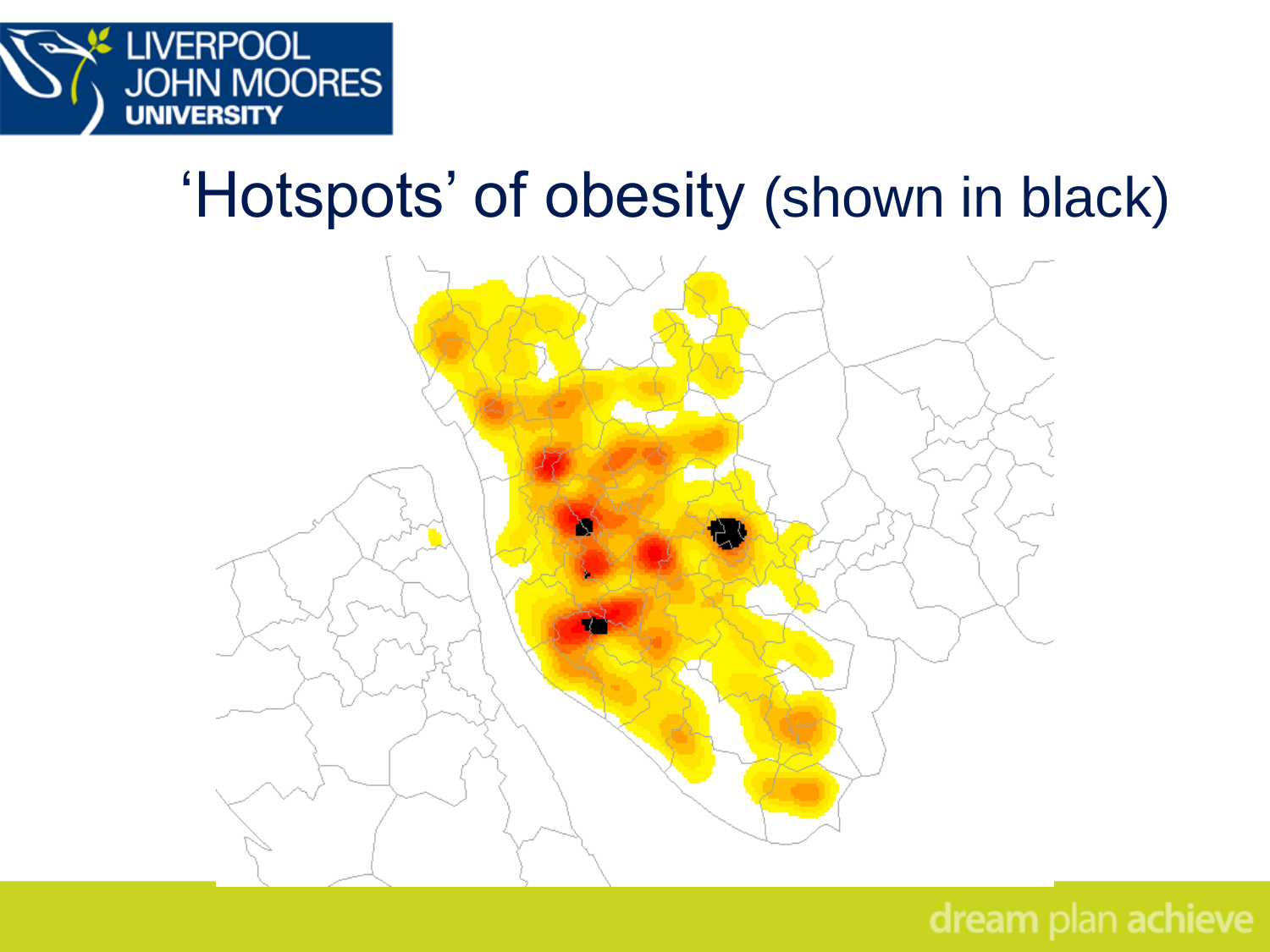

### Health Inequalities

- The same areas were also 'hotspots' for underweight in pregnancy
	- Dual burden of malnutrition
- Deprivation = important
	- But not the only factor
	- Speke (most deprived, not a hotspot)
- Environment may be significant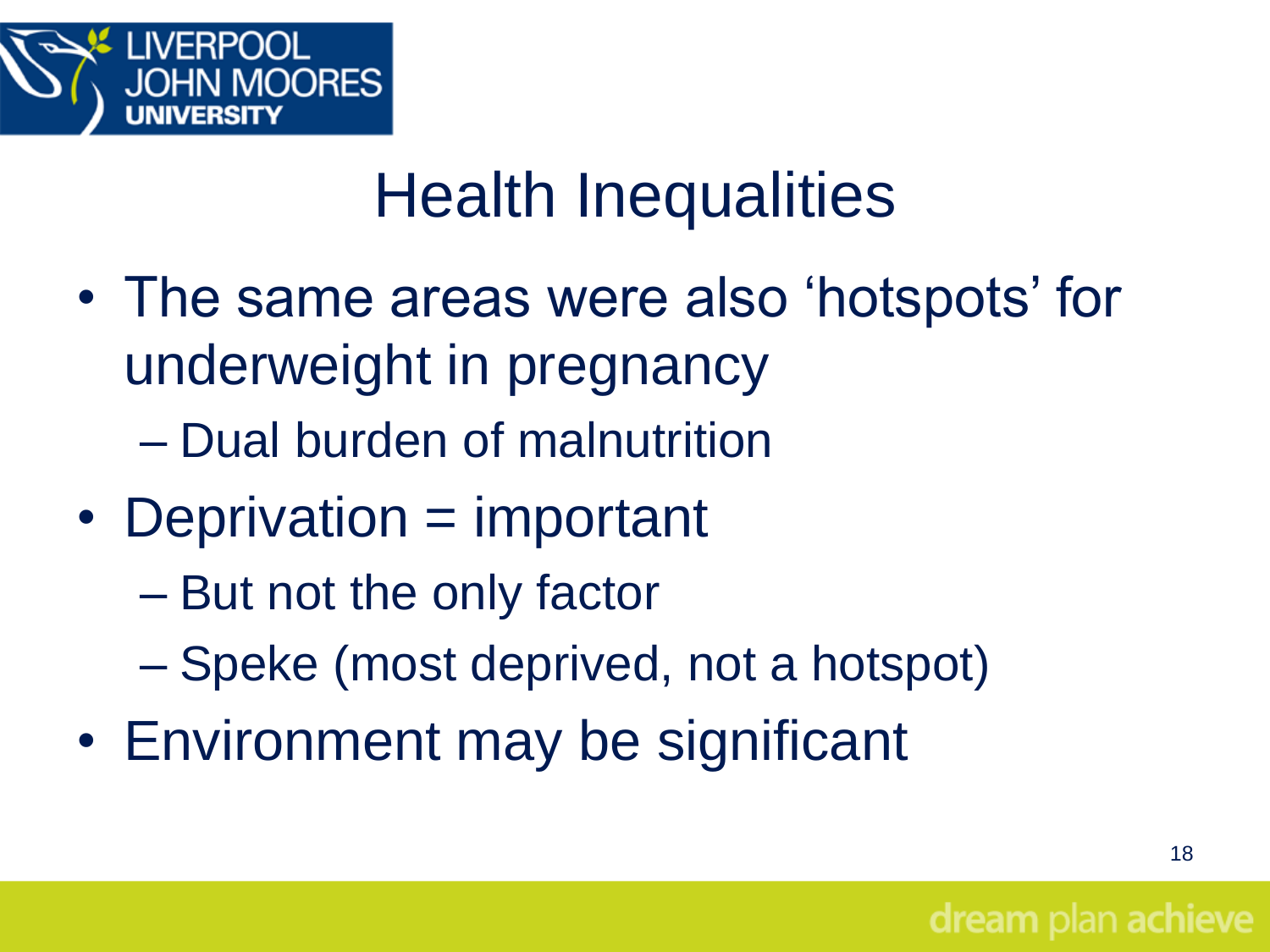

### Environment for Dual burden



Limited access to physical activity, economically deprived, high prevalence of fast food outlets (Abayomi et al 2009)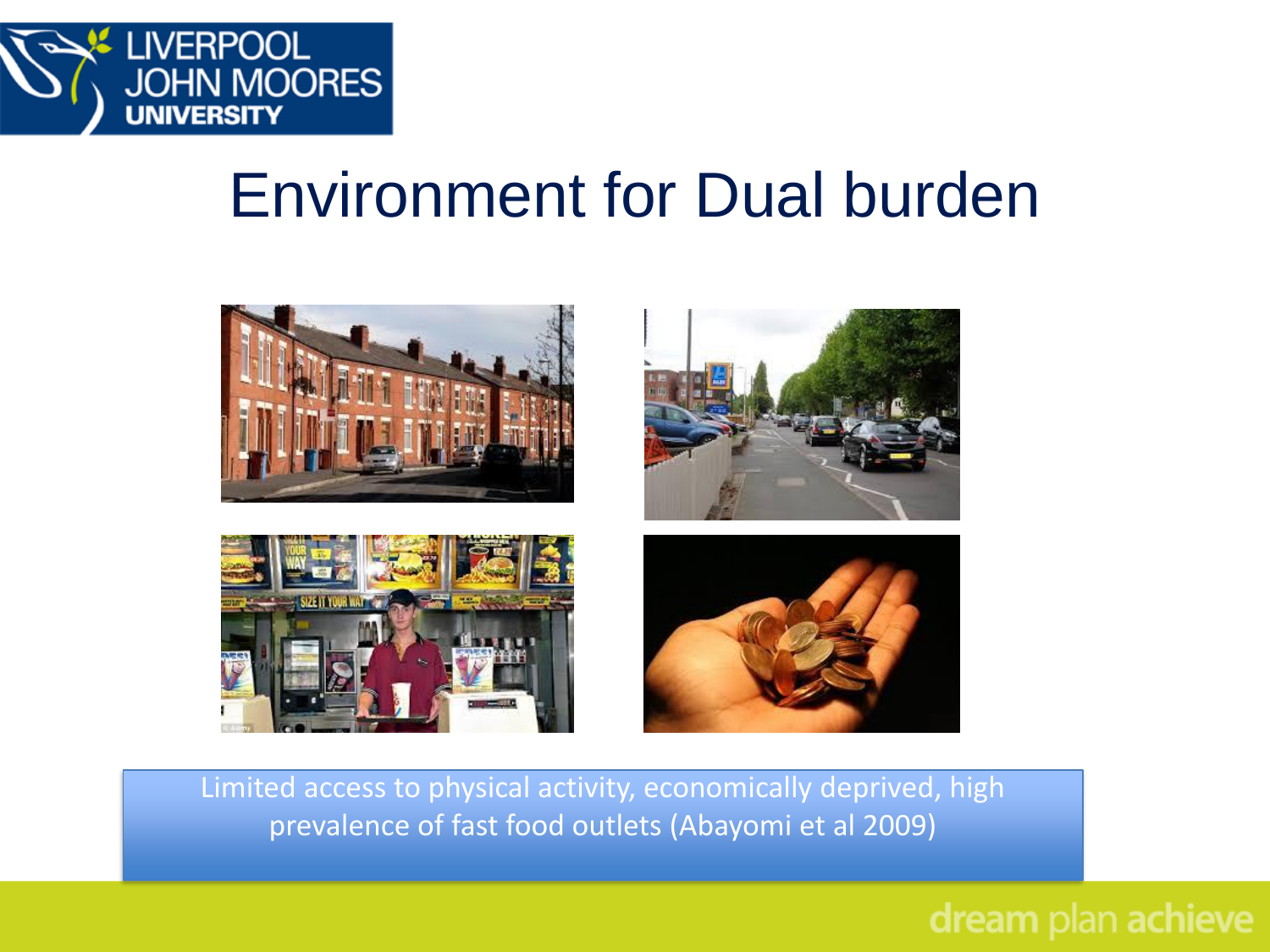

## Current UK guidelines

- NICE (2010)
	- Achieve a healthy weight before conception
	- Avoid 'dieting' whilst pregnant.
- CMACE/RCOG (2010)
	- Encourage weight loss before & after pregnancy
	- Encourage 'healthy eating and appropriate exercise to prevent excessive weight gain during pregnancy'.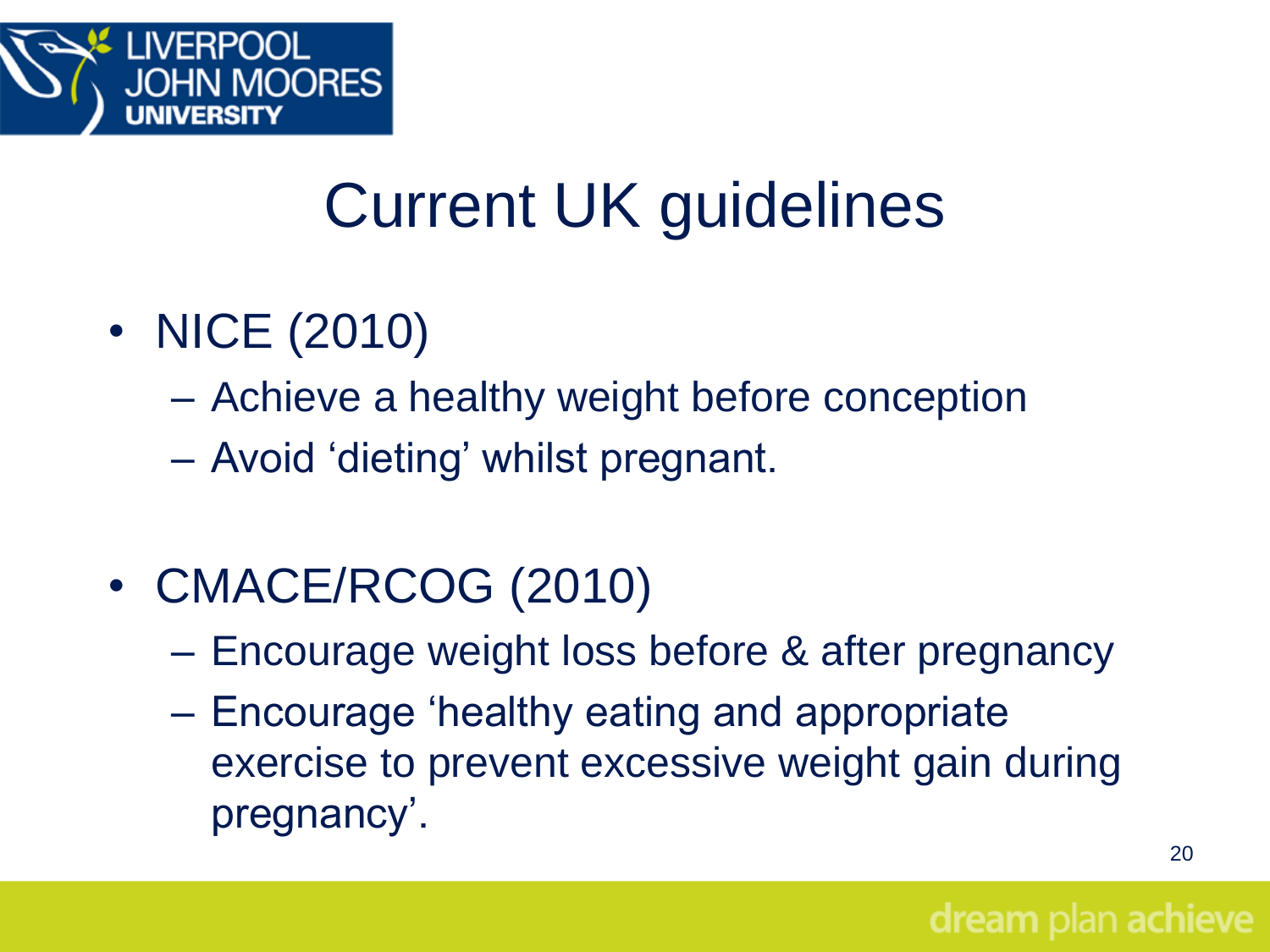

# Fit For Birth (Liverpool)

- A longitududinal cohort study of obese pregnancies (BMI  $\geq$  35 kg/m<sup>2</sup>)
- Monitored weight and nutritional intake at each trimester.
- Findings suggest
	- Weight loss or weight maintenance offers some protection against adverse pregnancy outcomes
		- 30% of women who avoided weight gain
		- 79% of women who gained further weight
		- Experienced adverse pregnancy outcomes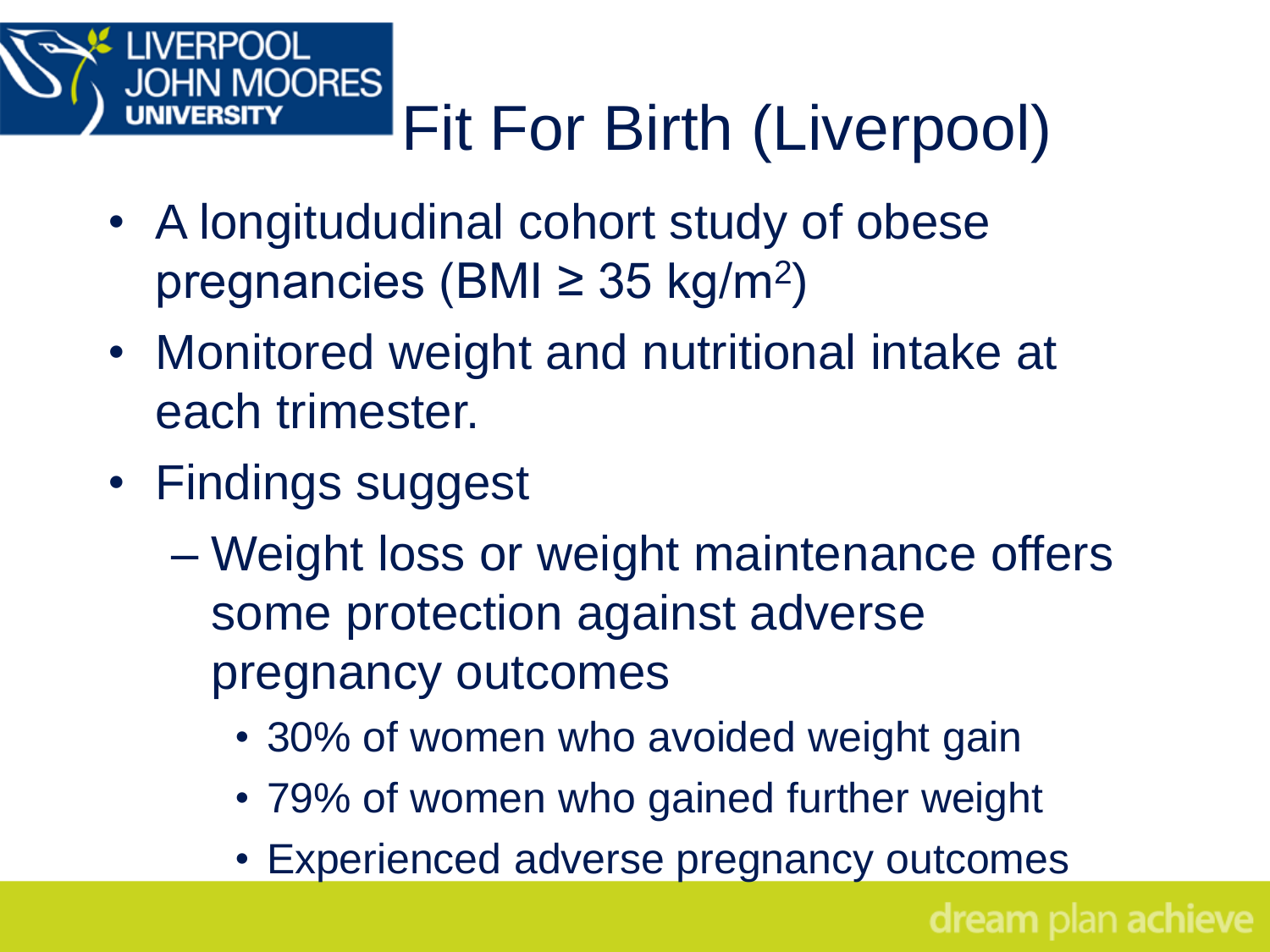| <u>LIVERPOOL</u><br><b>JOHN MOORES</b><br><b>UNIVERSITY</b>                         | <b>Initial BMI</b><br>(women with 1st)<br>& 3rd weights) | Gestational<br>weight gain<br>(GWG)     | $N$ (% of BMI<br>group)         |
|-------------------------------------------------------------------------------------|----------------------------------------------------------|-----------------------------------------|---------------------------------|
|                                                                                     | 30-34.9                                                  | $>9$ kg                                 | 102(45.1)                       |
| <b>Table 1: Gestational</b><br>weight gain compared to<br><b>IOM BMI categories</b> | (226)                                                    | $5.1 - 9$ kg<br>$0-5$ kg<br>Weight loss | 51(22.5)<br>62(27.4)<br>11(4.9) |
|                                                                                     | 35-39.9<br>(132)                                         | $>9$ kg<br>$5.1 - 9$ kg                 | 53 $(40.1)$<br>33(25.0)         |
|                                                                                     |                                                          | $0-5$ kg<br>Weight loss                 | 37(28.0)<br>9(6.8)              |
|                                                                                     | $\geq 40$                                                | $>9$ kg                                 | 18(26.0)                        |
|                                                                                     | (69)                                                     | $5.1 - 9$ kg                            | 14(20.3)                        |
|                                                                                     |                                                          | $0-5$ kg                                | 21(30.4)                        |
|                                                                                     |                                                          | Weight loss                             | 16(23.2)                        |
|                                                                                     | All (427)                                                | $>9$ kg                                 | 173(40.5)                       |
|                                                                                     |                                                          | $5.1 - 9$ kg                            | 98 (22.9)                       |
|                                                                                     |                                                          | $0-5$ kg                                | 120(28.1)                       |
| Narayanan et al., 2016                                                              |                                                          | Weight loss                             | 36(8.4)                         |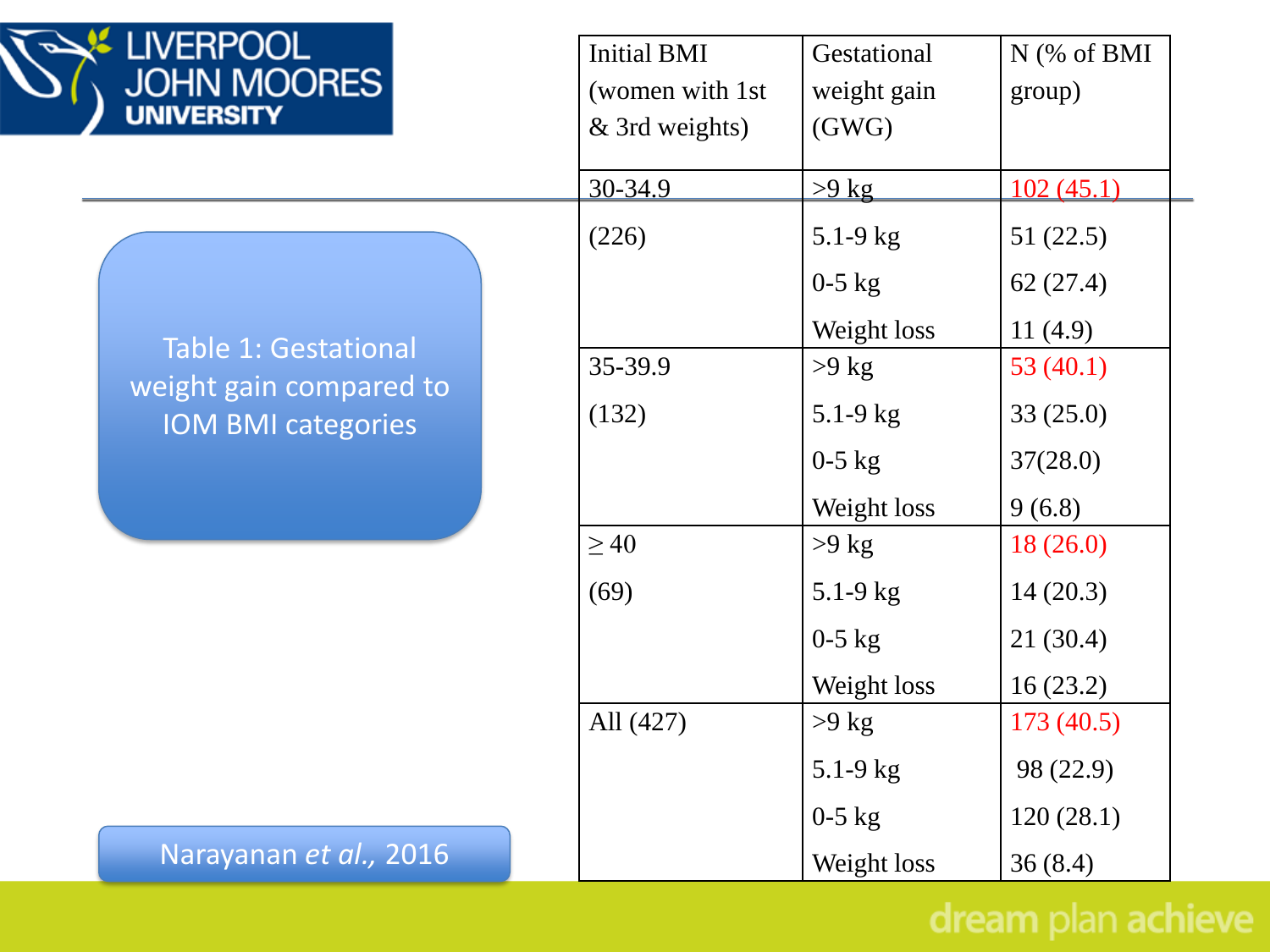

### Risks of excessive GWG (Cassidy *et al.,* 2018)

- 'Normal' weight women (BMI 20.0-24.9)
	- higher GWG =11.4 (9.0-13.4) kg
- Overweight women (BMI 25.0-29.9)

 $-$  Less GWG = 8.1 (6.6-12.2) kg

- Women with obesity (BMI > 30)
	- $-$  Less GWG = 8.8 (3.6-11.7) kg
		- normal vs overweight p=0.004
		- normal vs obese p= 0.029
- Normal weight women with high GWG required significantly more assisted deliveries than normal weight women with low GWG.

23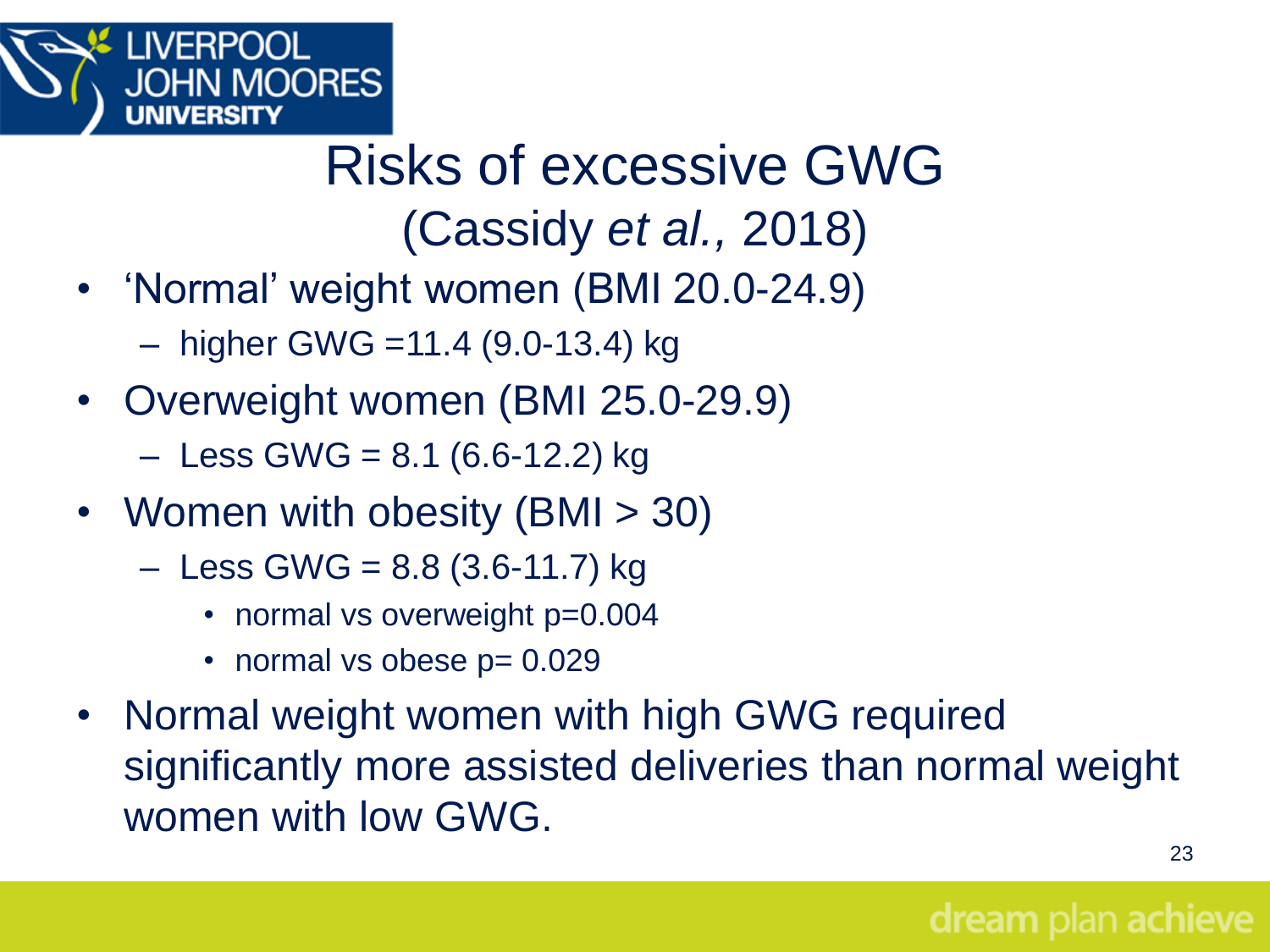

# Quality V Quantity

- Our findings also suggest that quality of diet may be more important than overall kcal intake:
- Women achieved adequate energy intake and kcal consumption increased in 3rd trimester.
- But very few achieved EAR for important micronutrients
	- Iron (22% < LRNI)
	- Calcium
- This did not increase with kcal consumption
	- "empty Kcals"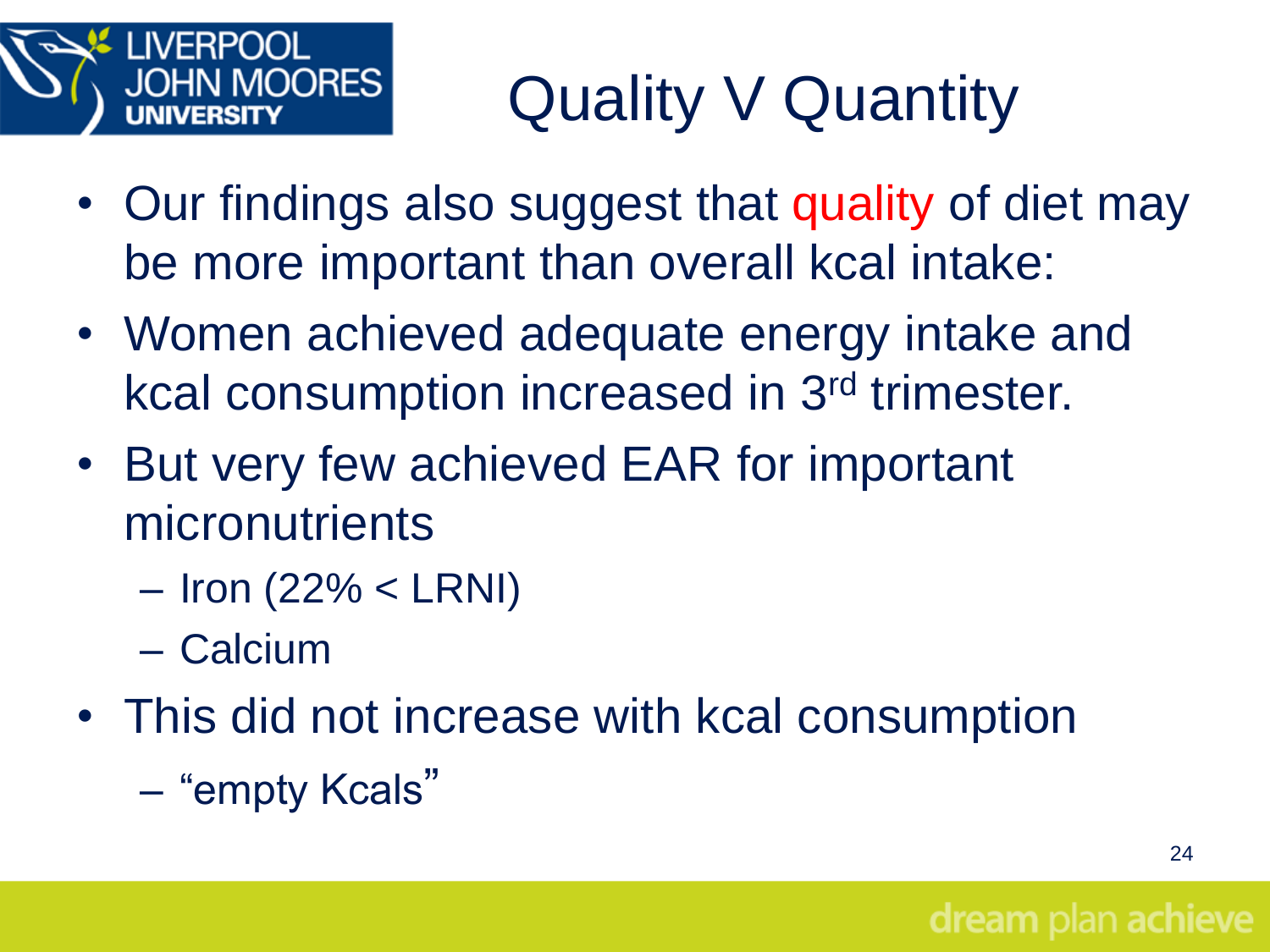

### NICE recommendations

- NICE recommend that all women presenting for maternity services should receive healthy eating advice from midwives at their initial appointment
	- (NICE 2017)
- Those with a BMI  $\geq$ 30 kg/m<sup>2</sup> should be offered a structured weight loss programme following childbirth – (NICE 2010).
- Midwives often feel uncomfortable discussing such issues with overweight women as they worry about causing offence or they lack relevant knowledge
	- (Russell et al 2010; McCann et al 2017).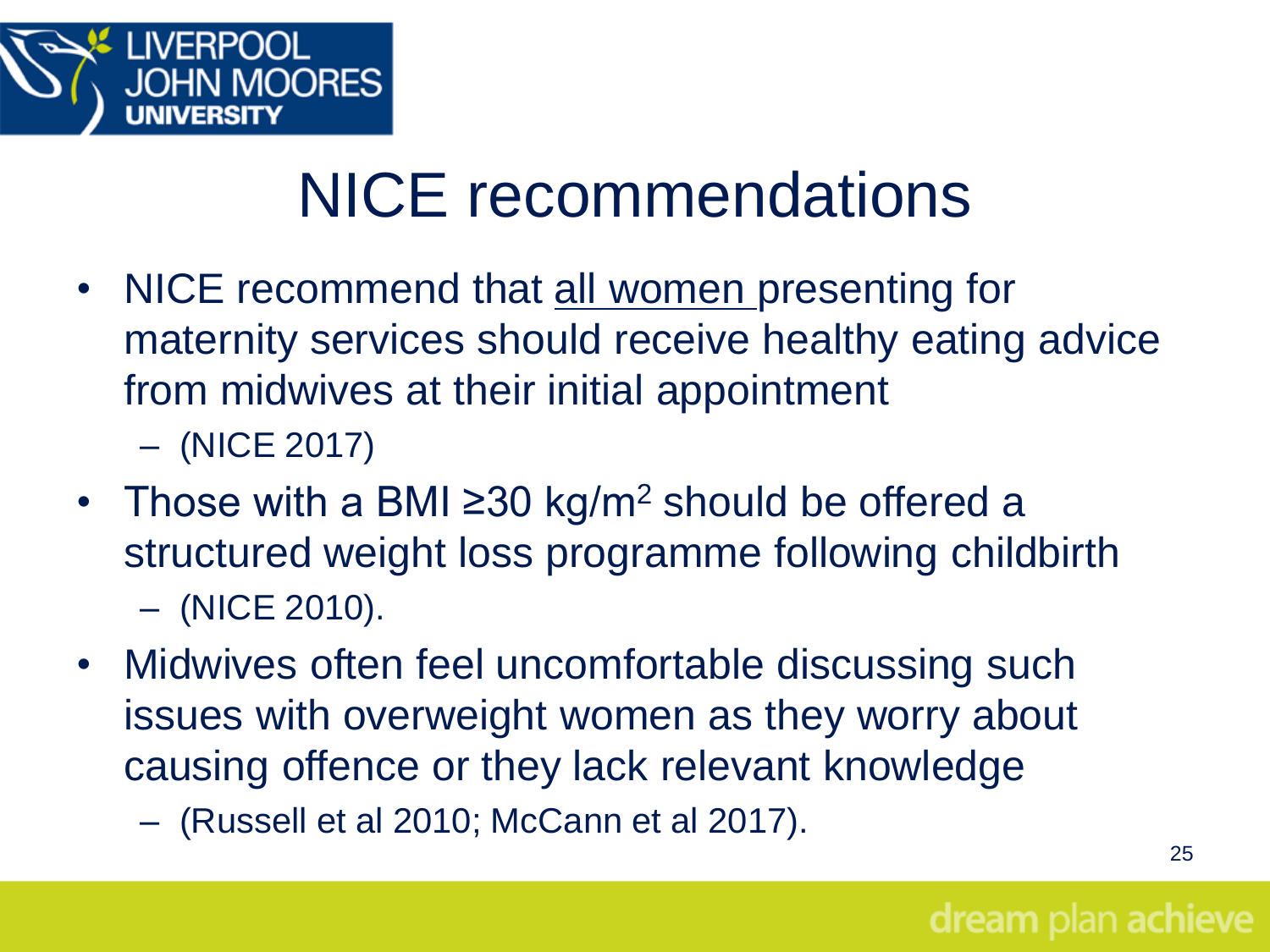

•

### Midwives' experiences of giving healthy eating advice

• All midwives agreed that they should provide healthy eating advice, although none had any training:

> *"We don't have any training or updates or anything about diet in pregnancy"*

Many recognised that dealing with more complex issues, such as obesity were beyond their remit:

> I don't think that's within the midwives remit... I think that is more specialised…we should be able to hand that on to someone else…we are not experienced enough to really tailor diets"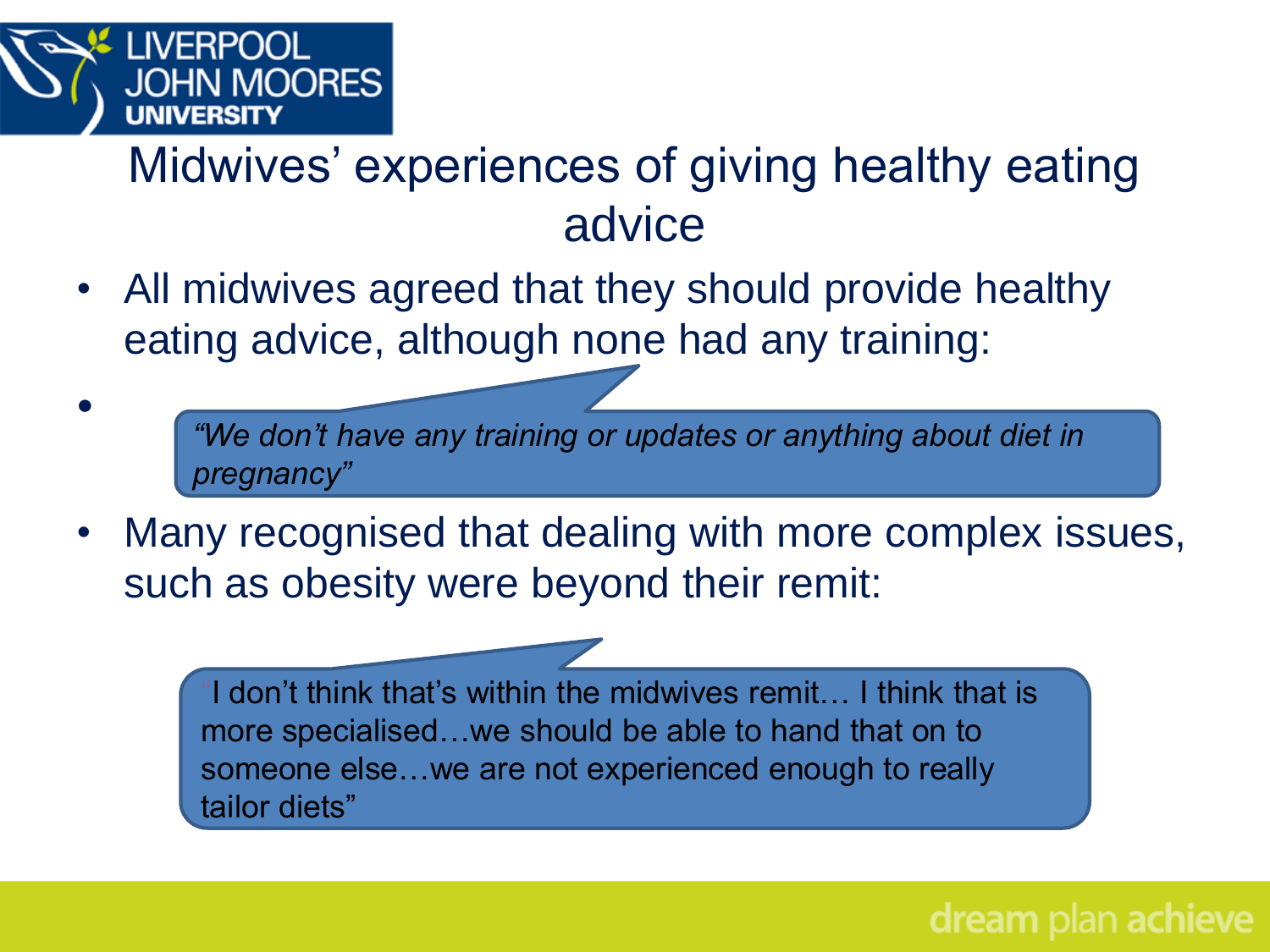

### Midwives' experiences of giving healthy eating advice

• Fear of causing offence was a barrier to initiating the difficult conversation surrounding weight management in pregnancy.

> *"Sometimes women will get offended even when you mention the word obese"*

• A major challenge faced by midwives was the socio-cultural acceptance and normalisation of obesity in pregnancy.

dream plan achieve

*"BMI of 32 wouldn't bother me that much because most women are in this category"*

– McCann *et al* 2017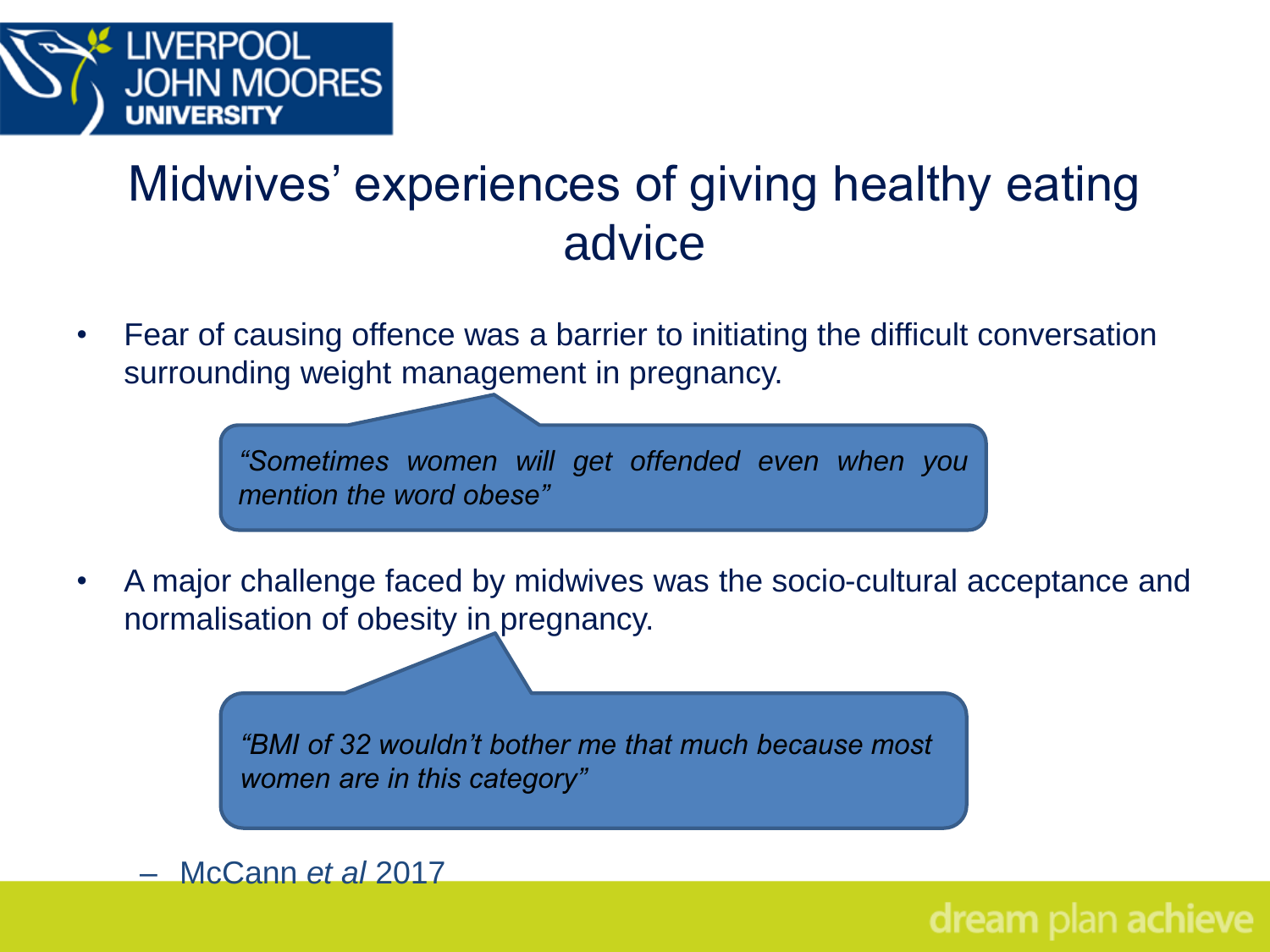

### **Implications**

- High quality nutrition and optimal weight gain in pregnancy are vital for good pregnancy outcomes.
- Poor nutrition has short term and long term health implications.
- Certain groups of women have more complex needs:

– Low SES, overweight, underweight, restrictive diets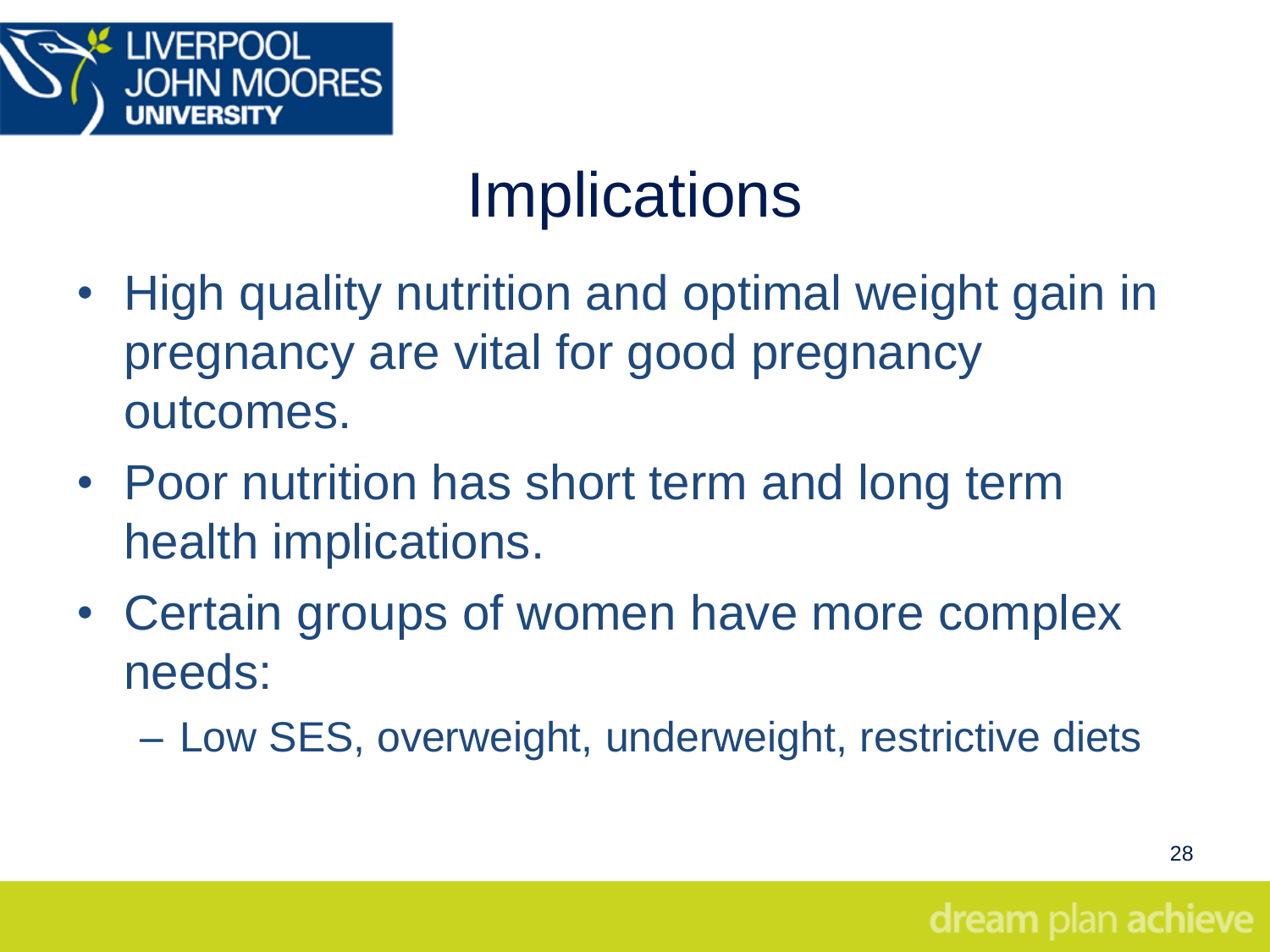

### **Implications**

- Midwives lack the confidence and skills to discuss pregnancy-specific healthy eating, and weight management advice
- There is a lack of organisational support regarding midwifery training, access to specialised care and specific care pathways for pregnancy women with obesity
- Healthcare commissioners and policy makers need to prioritise the topic of maternal nutrition and weight management, ensuring clear clinical guidelines are in place.